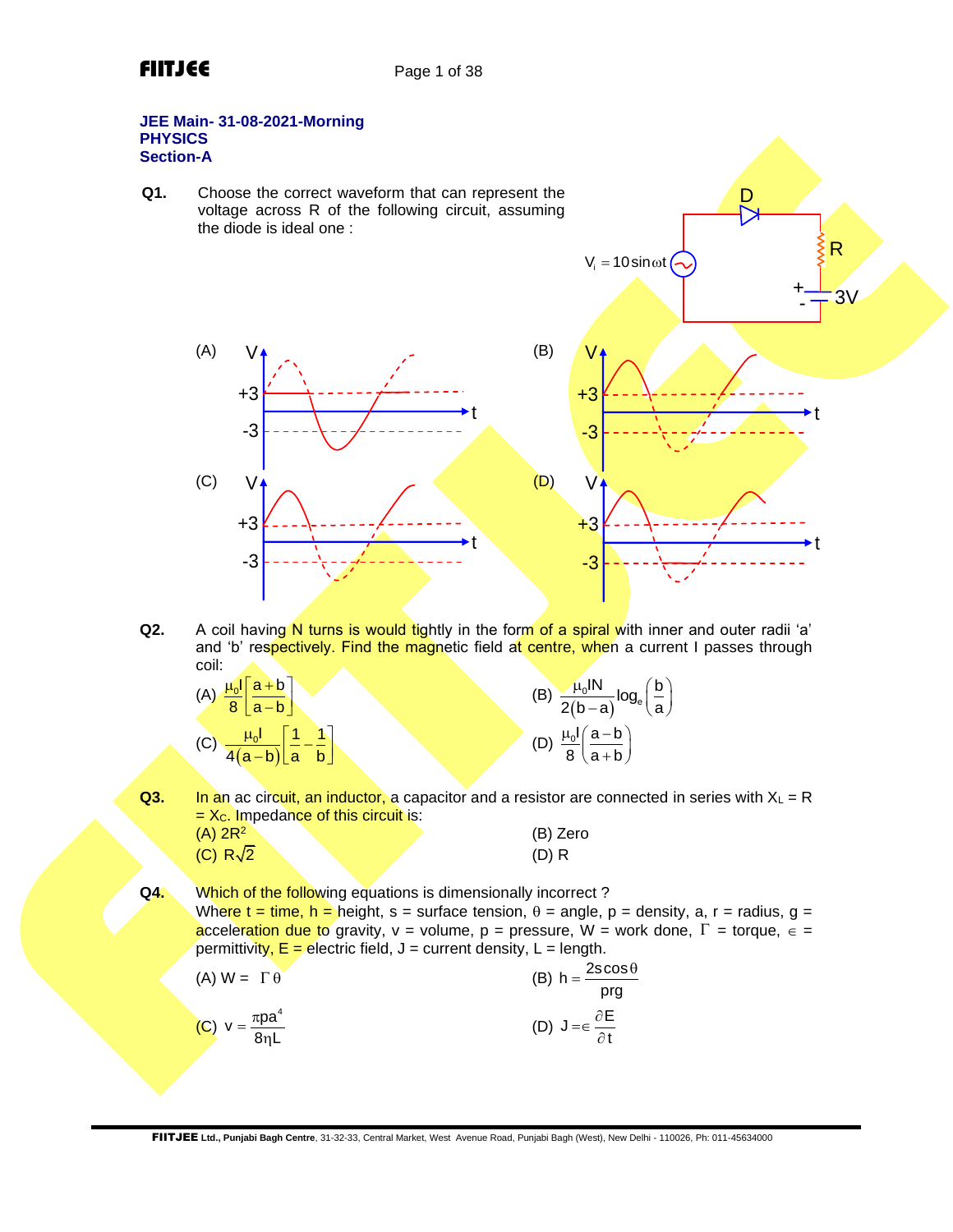## **FIITJEE** Page 2 of 38

**Q5.** A uniform heavy rod of weight 10 kg ms<sup>-2</sup>, cross-sectional area 100 cm<sup>2</sup>f and length 20 cm is hanging from a fixed support. Young modulus of the material of the rod is  $2 \times 10^{11}$ Nm<sup>-2</sup>. Neglecting the lateral contraction, find the elongation of rod due to its own weight:

| $(A)$ 2 $\times$ 10 <sup>-9</sup> m |  |
|-------------------------------------|--|
| (C) $4 \times 10^{-8}$ m            |  |

- (B)  $5 \times 10^{-10}$  m (D)  $5 \times 10^{-8}$  m
- **Q6.** A small square look offside 'a' and one turn is placed inside a larger square loop of side b and one turn ( $b \gg a$ ). The two loops are coplanar with their centres coinciding. If a current I is passed in the square loop offside 'b', then the coefficient of mutual inductance between the two loops is:

(A) 
$$
\frac{\mu_0}{4\pi} \frac{8\sqrt{2}}{b}
$$
  
\n(B)  $\frac{\mu_0}{4\pi} 8\sqrt{2} \frac{b^2}{a}$   
\n(C)  $\frac{\mu_0}{4\pi} \frac{8\sqrt{2}}{a}$   
\n(D)  $\frac{\mu_0}{4\pi} 8\sqrt{2} \frac{a^2}{b}$ 

**Q7.** A helicopter is flying horizontally with a speed 'v' at an altitude 'h' has to drop a food packet for a man on the ground. What is the distance of helicopter from the man when the food packet is dropped?

(A) 
$$
\sqrt{2ghv^2 + h^2}
$$
  
\n(B)  $\sqrt{\frac{2v^2h}{g} + h^2}$   
\n(C)  $\sqrt{\frac{2gh}{v^2} + h^2}$   
\n(D)  $\sqrt{\frac{2ghv^2 + 1}{h^2}}$ 

**Q8.** The masses and radii of the earth and moon are  $(M_1, R_1)$  and  $(M_2, R_2)$  respectively. Their centres are at a distance 'r' apart. Find the minimum escape velocity for a particle of mass 'm' to be projected from the middle of these two masses:

(A) 
$$
V = \frac{1}{2} \sqrt{\frac{4G(M_1 + M_2)}{r}}
$$
  
\n(B)  $V = \sqrt{\frac{4G(M_1 + M_2)}{r}}$   
\n(C)  $V = \frac{\sqrt{2G}(M_1 + M_2)}{r}$   
\n(D)  $V = \frac{1}{2} \sqrt{\frac{2G(M_1 + M_2)}{r}}$ 

|      |                                  |                                                                                                                                                                                                                                                       | $(0, 0)$ $-2$                   |         |    |
|------|----------------------------------|-------------------------------------------------------------------------------------------------------------------------------------------------------------------------------------------------------------------------------------------------------|---------------------------------|---------|----|
| Q9.  |                                  | Two plane mirrors $M_1$ and $M_2$ are at right angle to each<br>shown. A point source 'P' is placed at 'a' and '2a' meter<br>$\frac{1}{2}$ away from $M_1$ and $M_2$ respectively. The shortest<br>distance between the images thus formed is : (Take |                                 | a       |    |
|      | $\sqrt{5} = 2.3$ )               |                                                                                                                                                                                                                                                       | $M_1$                           |         | 2a |
|      | (A) $2\sqrt{10} a$<br>$(C)$ 4.6a | (B) 2.3 a<br>$(D)$ 3 a                                                                                                                                                                                                                                |                                 |         |    |
|      |                                  |                                                                                                                                                                                                                                                       |                                 | $M_{2}$ |    |
| Q10. |                                  | A reversible engine has an efficiency of $\frac{1}{4}$ . If the temperature of the sink is reduced by                                                                                                                                                 |                                 |         |    |
|      | $(A) 280$ °C<br>(C) 180.4°C      | 58°C, its efficiency becomes double. Calculate the temperature of the sink :                                                                                                                                                                          | (B) 382°C<br>(D) 174°C          |         |    |
| Q11. | (A) $K_p = K_e$ and $P_p = P_e$  | A moving proton and electron have the same de-Broglie wavelength. If K and P denote<br>the K.E. and momentum respectively. Then choose the correct option :                                                                                           | (B) $K_p < K_e$ and $P_p < P_e$ |         |    |

FIITJEE **Ltd., Punjabi Bagh Centre**, 31-32-33, Central Market, West Avenue Road, Punjabi Bagh (West), New Delhi - 110026, Ph: 011-45634000

(C)  $K_p < K_e$  and  $P_p = P_e$  (D)  $K_p > K_e$  and  $P_p = P_e$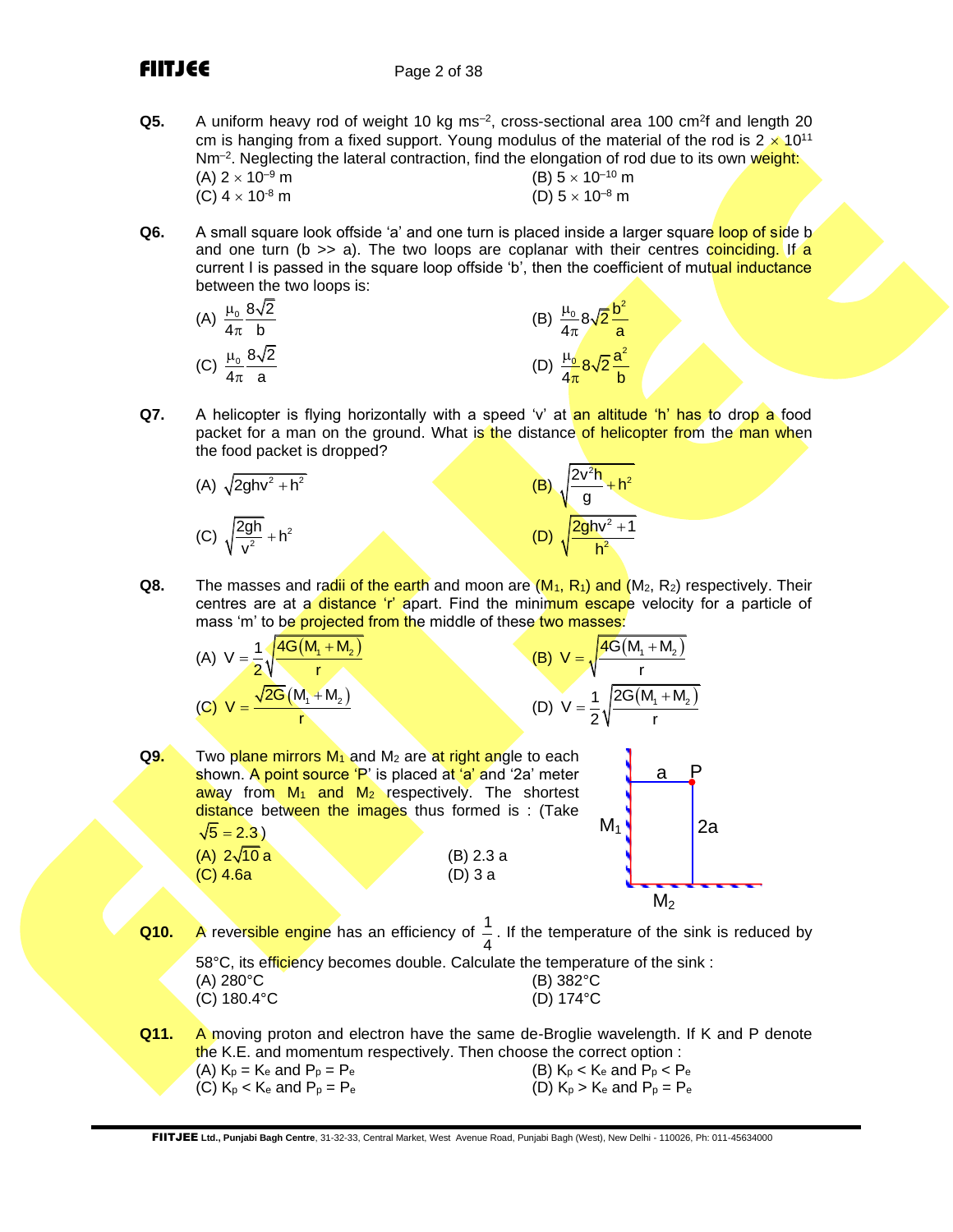FIITJEE Page 3 of 38

**Q12.** Consider a galvanometer shunted with  $5\Omega$  resistance and 2% of current passes through it. What is the resistance of the given galvanometer?

| (A) 300 $\Omega$ |  | (B) 344 $\Omega$ |
|------------------|--|------------------|
| (C) 226 $\Omega$ |  | (D) 245 $\Omega$ |

- **Q13.** A body of mass M moving at speed  $V_0$  collides elastically with a mass 'm' at rest. After the collision, the two masses move at angles  $\theta_1$  and  $\theta_2$  with respect to the initial direction of motion of the body of mass M. The largest possible value of the ratio M/m, for which the angles  $\theta_1$  and  $\theta_2$  will be equal, is :
	- $(A) 3$  (B) 1  $(C) 2$  (D) 4

Y

 $\mathsf Q$ 

P

- **Q14.** In the following logic circuit the sequence of the inputs A, B are (0, 0), (0,1), (1, 0) and (1, 1). The output Y for this sequence will be : (A) 0, 1, 0, 1 (B) 1, 1, 1, 0 (C) 1, 0, 1, 0 (D) 0, 0, 1, 1 A B
- **Q15.** A sample of a radioactive nucleus A disintegrates to another radioactive nucleus B, which in turn disintegrates to some other stable nucleus C. Plot of a graph showing the variation of number of atoms of nucleus B vesus time is : (Assume that at  $t = 0$ , there are no B atoms in the sample) (A)  $(B)$



**Q16.** An object is placed at the focus of concave lens having focal length f. What is the magnification and distance of the image from the optical centre of the lens?

| $(A)$ Very high, $\infty$        | (B) $\frac{1}{4}, \frac{1}{4}$ |
|----------------------------------|--------------------------------|
| $(C)$ $\frac{1}{2}, \frac{1}{2}$ | $(D)$ 1, $\infty$              |

**Q17.** For an ideal gas the instantaneous change in pressure 'p' with volume 'v' is given by the equation <sup>dp</sup>  $\frac{dP}{dr}$  = -ap. If p = p<sub>0</sub> at v = 0 is the given boundary condition, then the maximum dv temperature one mole of gas can attain is : (Here R is the gas constant)  $(A) 0$ °C  $ap<sub>0</sub>$ 

eR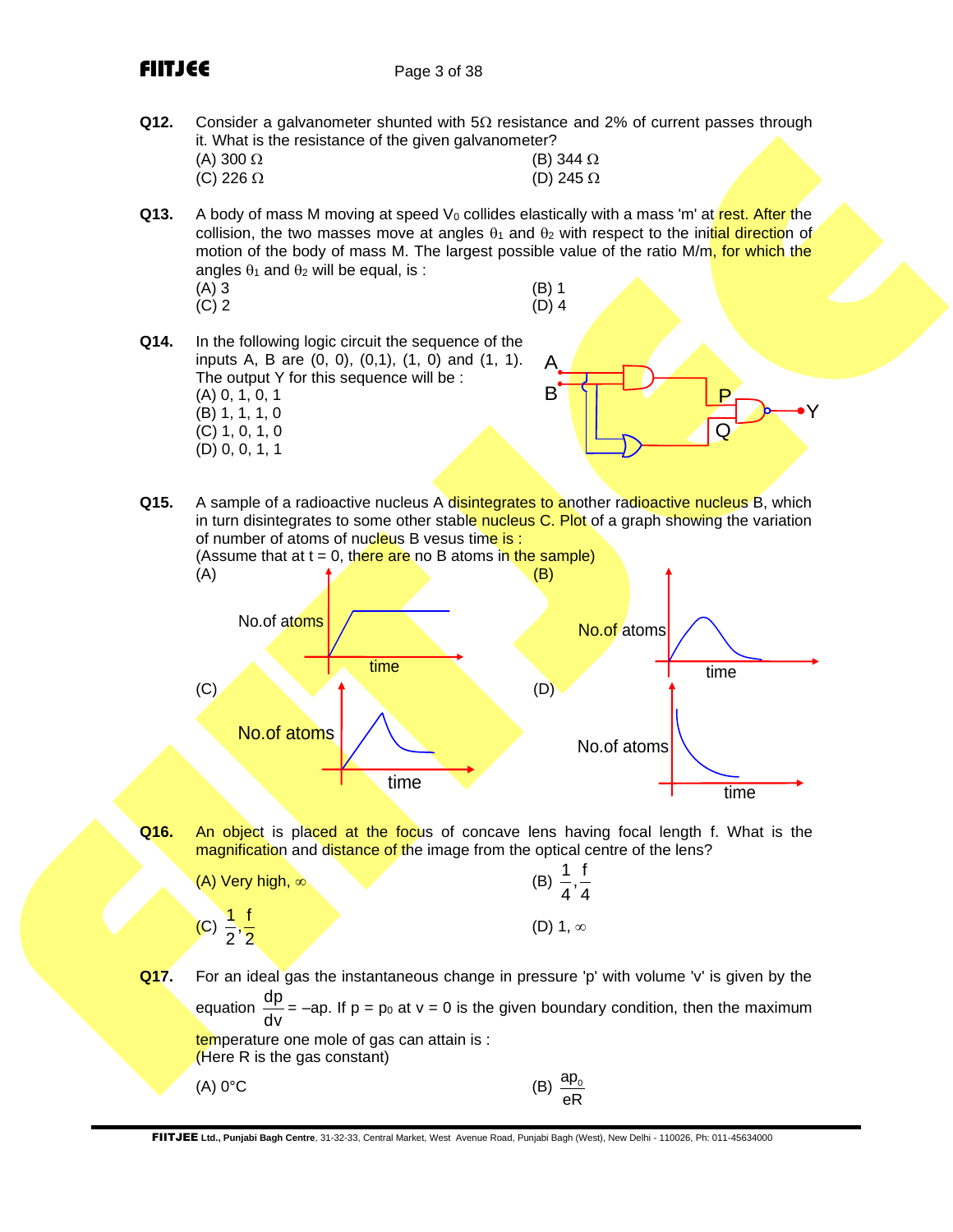

 $\overline{\phantom{a}}$ 

p0 (C) (D) infinity aeR **Q18.** Angular momentum of a single particle moving with constant speed along circular path : (A) remains same in magnitude but changes in the direction (B) changes in magnitude but remains same in the direction (C) remains same in magnitude and direction (D) is zero **Q19.** Match **List-I** with **List-II**. **List-I List-II**  (a) Torque (i) MLT–1 (b) Impulse (ii) MT–2 (c) Tension (iii) ML<sup>2</sup>T–2 (d) Surface Tension (iv) MLT–2 Choose the **most appropriate** answer from the option given below : (A) (a)–(ii), (b)–(i), (c)–(iv), (d)–(iii) (B) (a)–(i), (b)–(iii), (c)–(iv), (d)–(ii) (C) (a)–(iii), (b)–(i), (c)–(iv), (d)–(ii) (D) (a)–(iii), (b)–(iv), (c)–(i), (d)–(ii) **Q20.** Two particles A and B having charges 20 C and – 20 C − 5 C 5C respectively are held fixed with a separation of 5C A B 5cm. At what position a third charged particle should be placed so that it does not experience a net electric force? (A) At 5 cm from 20 C on the left side of system (B) At 1.25 cm from a – 5 C between two charges (C) At midpoint between two charges (D) At 5 cm from – 5 C on the right side **Section-B Q1.** The voltage drop across 15 resistance in 4 15 2 the given figure will be\_\_\_\_\_\_V. 4 10 8 12 8 12 12V 1 

- **Q2.** A square shaped wire with resistance of each side  $3\Omega$  is bent to form a complete circle. The resistance between two diametrically opposite points of the circle in unit of  $\Omega$  will be
- **Q3.** A car is moving on a plane inclined at 30<sup>o</sup> to the horizontal with an acceleration of 10ms<sup>-2</sup> parallel to the plane upward. A bob is suspended by a string from the roof of the car. The angle in degrees which the string makes with the vertical is \_\_\_\_\_\_. (Take g=10ms<sup>-2</sup>)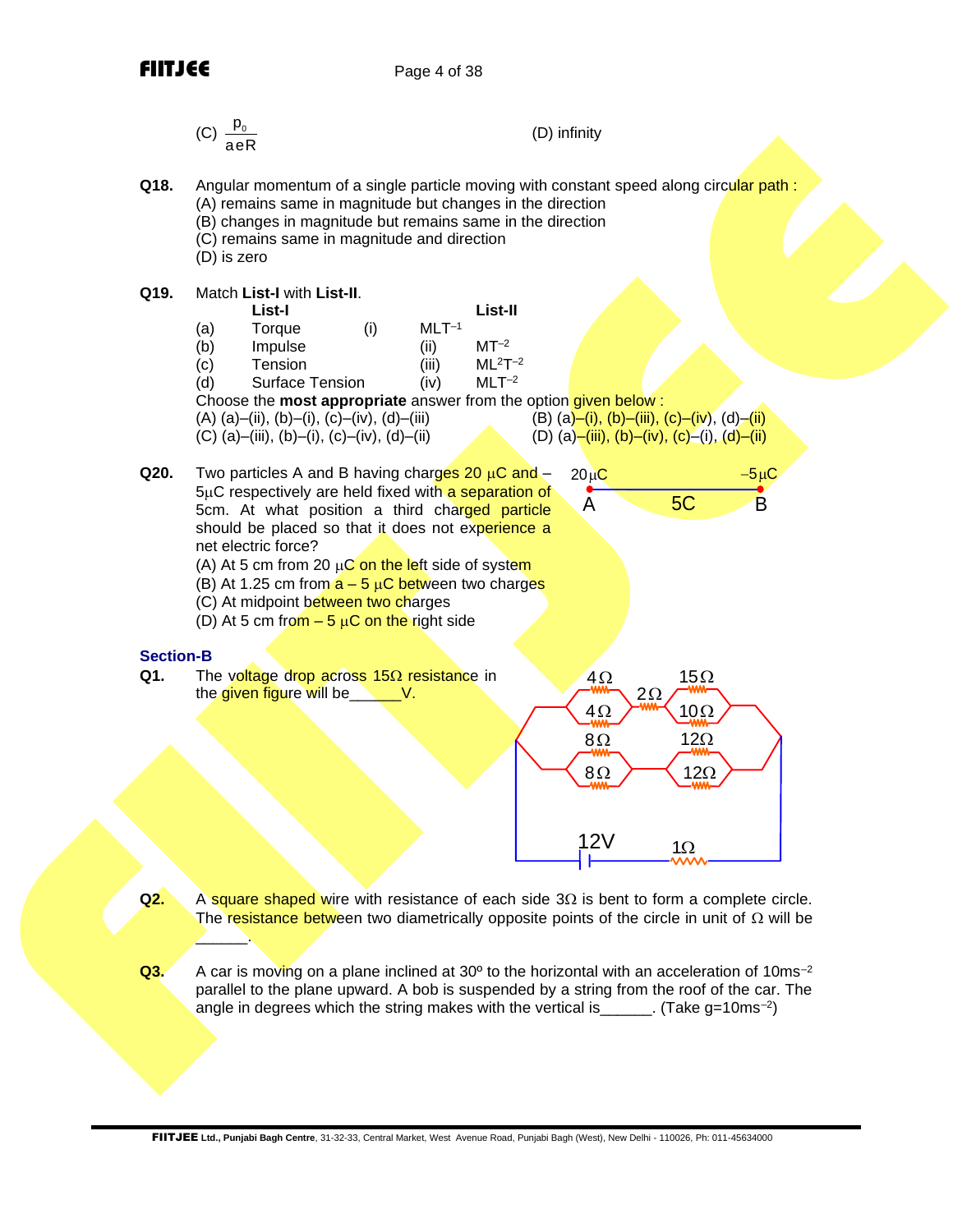- **Q4.** A capacitor of 50  $\mu$ F is connected in a circuit as shown in figure. The charge on the upper plate of the capacitor is  $\mu C$ .  $2k\Omega$  $2k\Omega$  $6V$
- **Q5.** A wire having a linear mass density 9.0 x 10<sup>-4</sup> kg/m is stretched between two rigid supports with a tension of 900 N. The wire resonates at a frequency of 500 Hz. The next higher frequency at which the same wire resonates is 550 Hz. The length of the wire is  $\mathsf{m}$ .

 $2k\Omega$ 

 $C = 50 \mu F$ 

- **Q6.** When a rubber ball is taken to a depth of **the and in the deep sea, its volume** decreases by 0.5%. (The bulk modulus of rubber =  $9.8 \times 108$  Nm<sup>-2</sup> Density of sea water =  $10^3$  kgm<sup>-3</sup>  $g = 9.8 \text{ m/s}^2$
- **Q7.** A particle of mass 1 kg is hanging from a spring of force constant 100 Nm<sup>-1</sup>. The mass is pulled slightly downward and released so that it executes free simple harmonic motion with time period T. The time when the kinetic energy and potential energy of the system

will become equal, is  $\frac{1}{x}$  $\frac{1}{x}$  .The value of x is \_\_\_\_\_\_\_\_.<br>x

- **Q8.** A block moving horizontally on a smooth surface with a speed of 40 ms<sup>-1</sup> splits into two equal parts. If one of the parts moves at 60 ms<sup>-1</sup> in the same direction, then the fractional change in the kinetic energy will be  $x : 4$  where  $x =$
- **Q9.** The electric field in an electromagnetic wave is given by E = (50 NC<sup>-1</sup>) sinω (t-x/c) The energy contained in a cylinder of volume V is  $5.5 \times 10^{-12}$  J. The value of V is \_\_\_\_\_\_\_\_\_\_cm<sup>3</sup> . (given by ∈<sub>0</sub> =  $8.8 \times 10^{-12}$  C<sup>2</sup>N<sup>-1</sup>m<sup>-2</sup>)
- **Q10.** If the sum of the heights of transmitting and receiving antennas in the line of sight of communication is fixed at 160 m, then the maximum range of LOS communication is \_\_\_\_\_km.

(Take radius of Earth =  $6400$  km)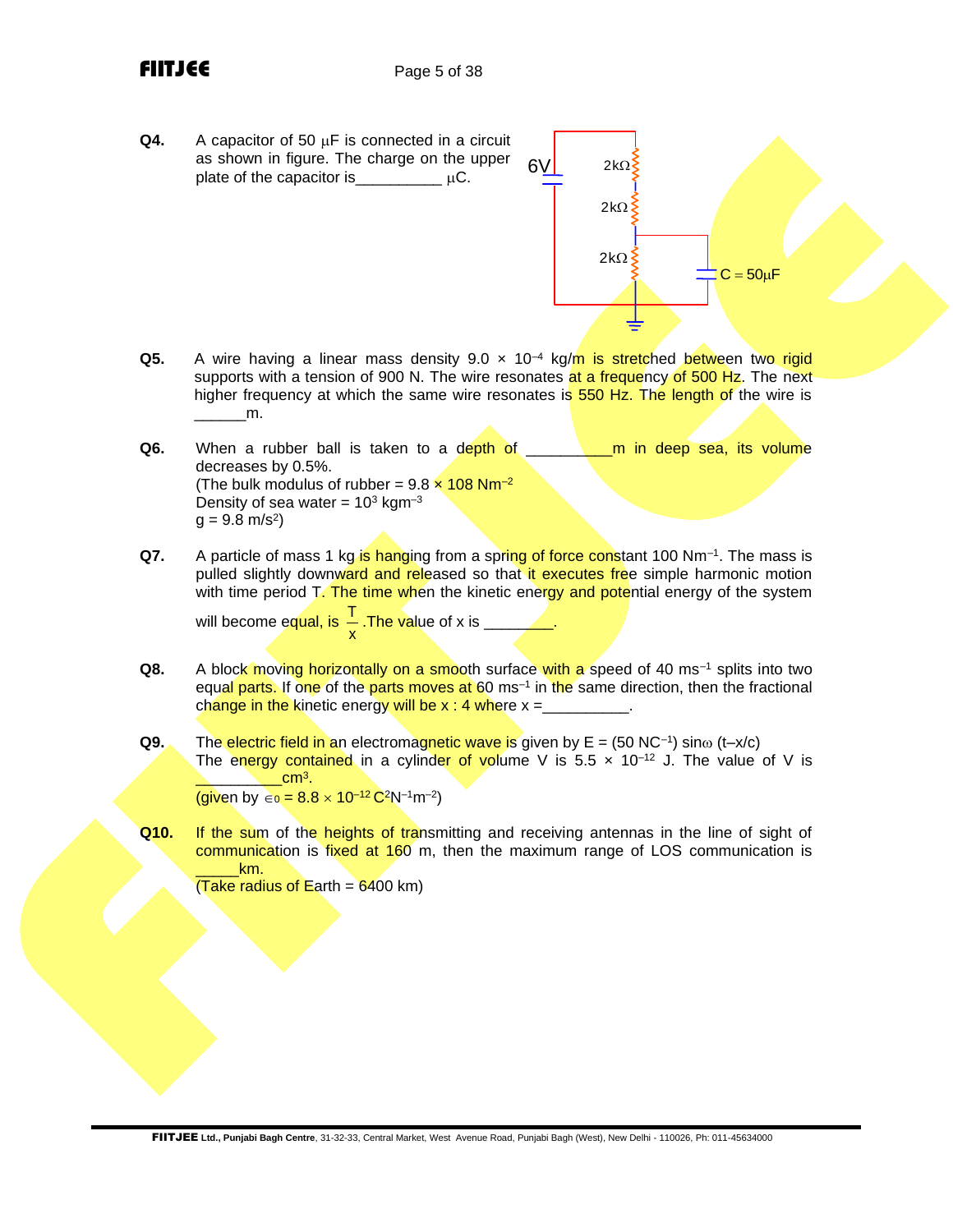

### **CHEMISTRY Section-A**

**Q1.** Given below are two statements : one is labelled as **Assertion (A)** and the other is labelled as **Reason (R)**.

**Assertion (A) :** Metallic character decreases and non-metallic character increases on moving from left to right in a period.

**Reason (R) :** It is due to increase in ionisation enthalpy and decrease in electron gain enthalpy, when one moves from left to right in a period.

In the light of the above statements, choose the **most appropriate** answer from the options given below:

(A) **(A)** is false but **(R)** is true.

(B) Both **(A)** and **(R)** are correct and **(R)** is the correct explanation of **(A)** 

(C) Both **(A)** and **(R)** are correct but **(R)** is not the correct explanation of **(A)**

(D) **(A)** is true but **(R)** is false

**Q2.** The structure of product C, formed by the following sequence of reactions is:



- (B) Both **Statement-I** and **Statement-II** are true
- (C) **Statement-I** is false but **Statement-II** is true
- (D) Both **Statement-I** and **Statement-II** are false
- **Q4.** Choose the **correct** name for compound given below :

Br

 $(C)$  (2E)-2-Bromo-hex-2-en-4-yne  $(D)$  (4E)-5-Bromo-hex-4-en-2-yne

(A) (4E)-5-Bromo-hex-2-en-4-yne (B) (2E)-2-Bromo-hex-4-yn-2-ene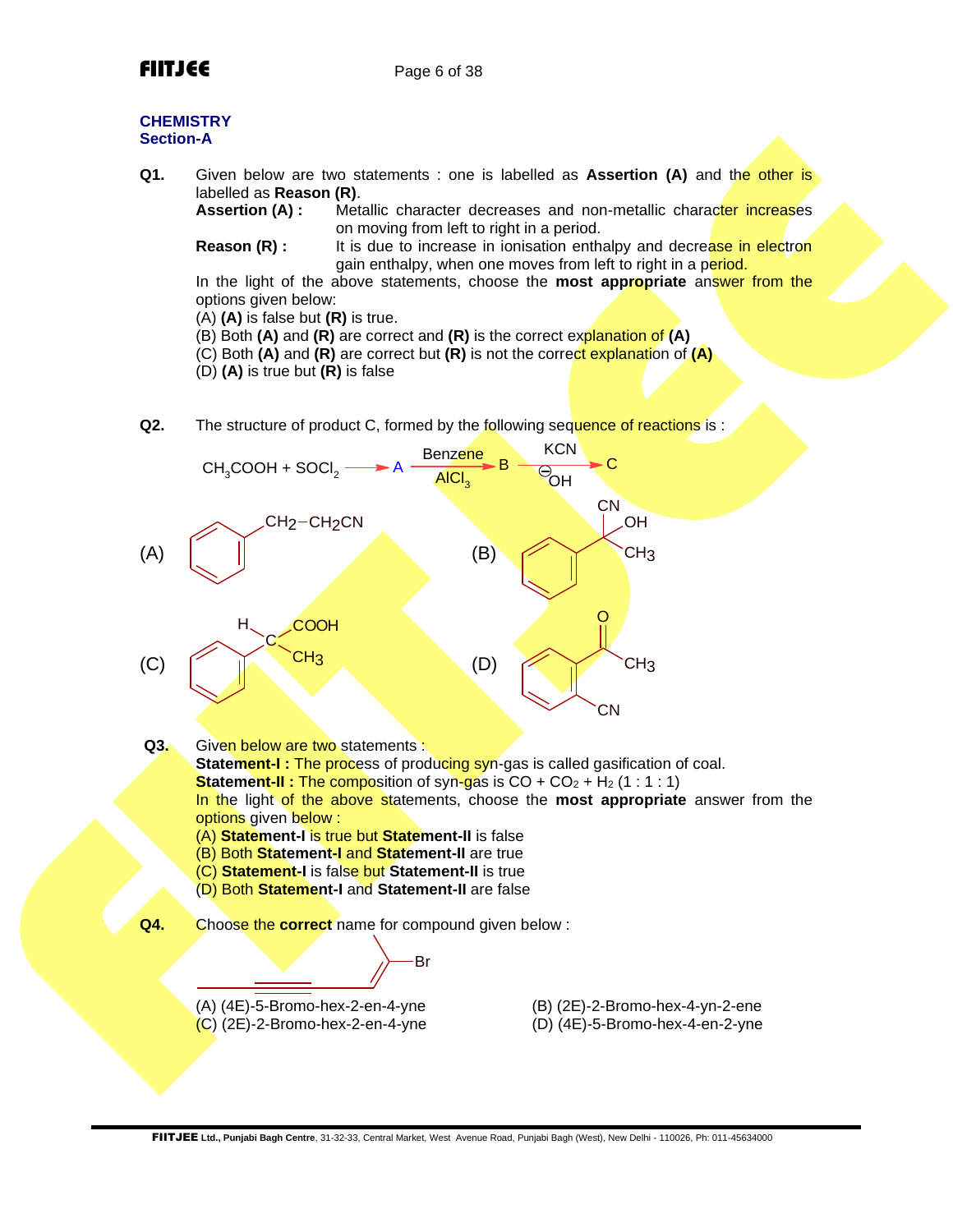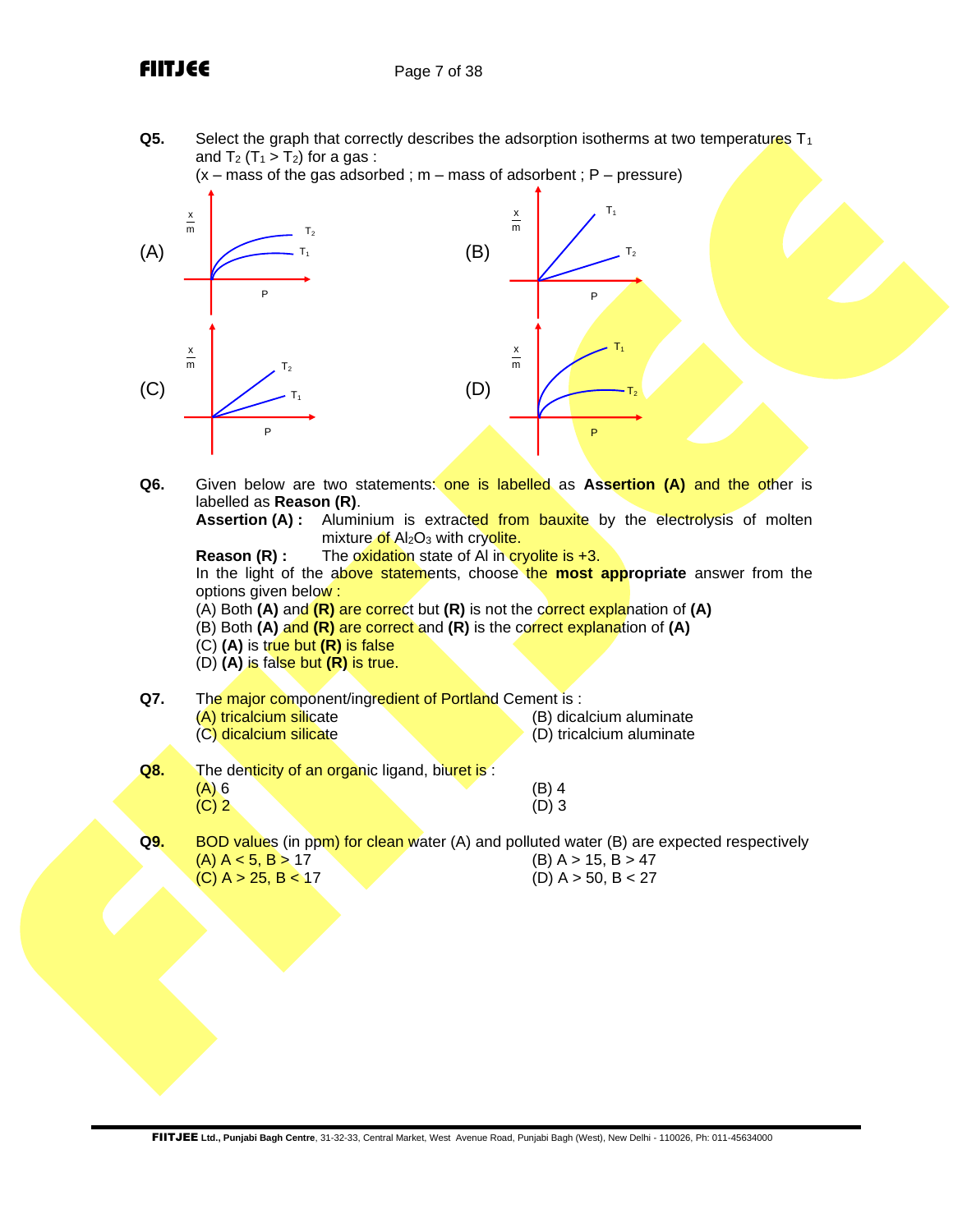## FIITJEE Page 8 of 38

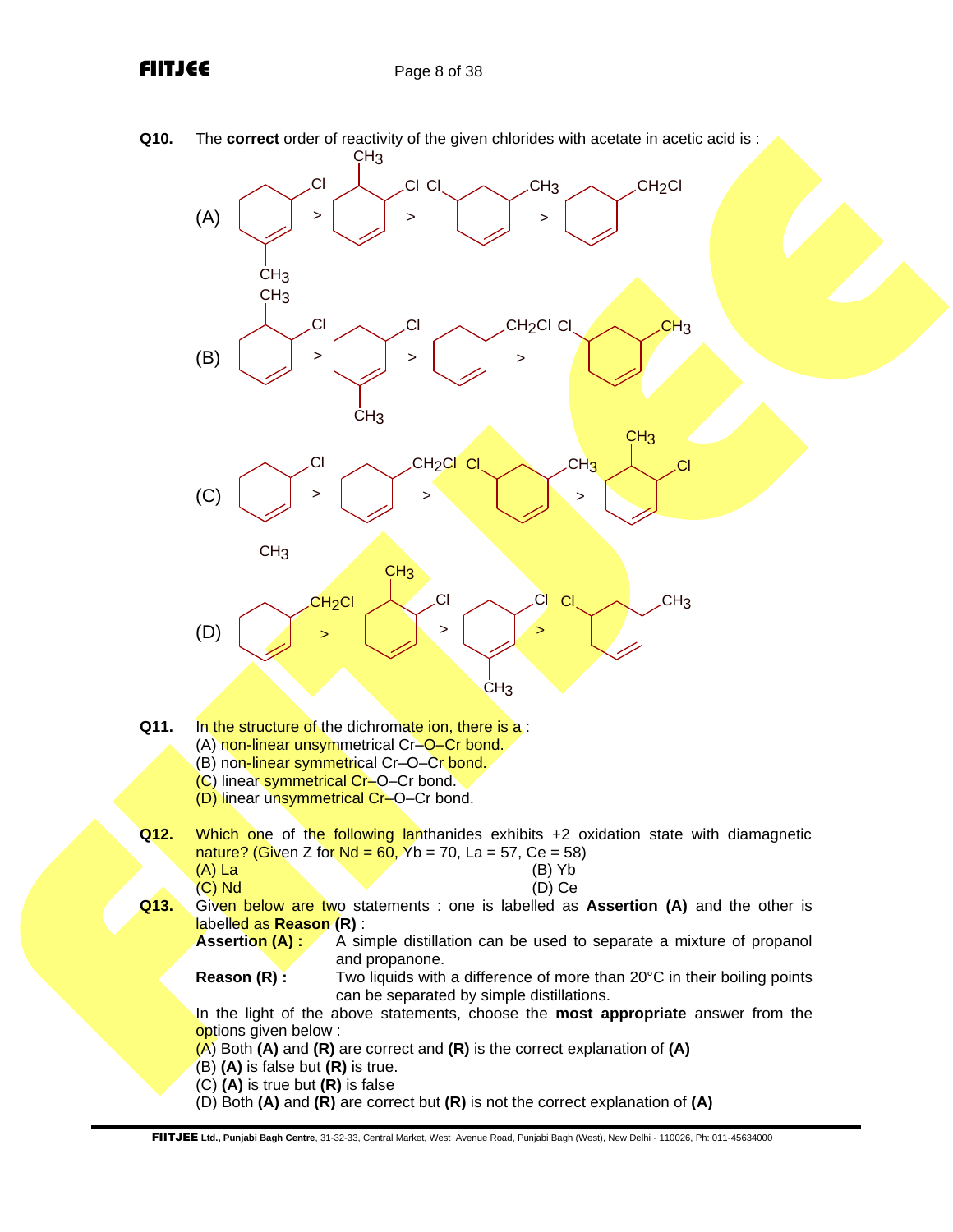

- **Q17.** Which one of the following 0.10 M aqueous solutions will exhibit the largest freezing point depression? (A) glucose (B) hydrazine (C) glycine (D) KHSO<sup>4</sup>
- **Q18.** The major products A and B in the following set of reactions are :

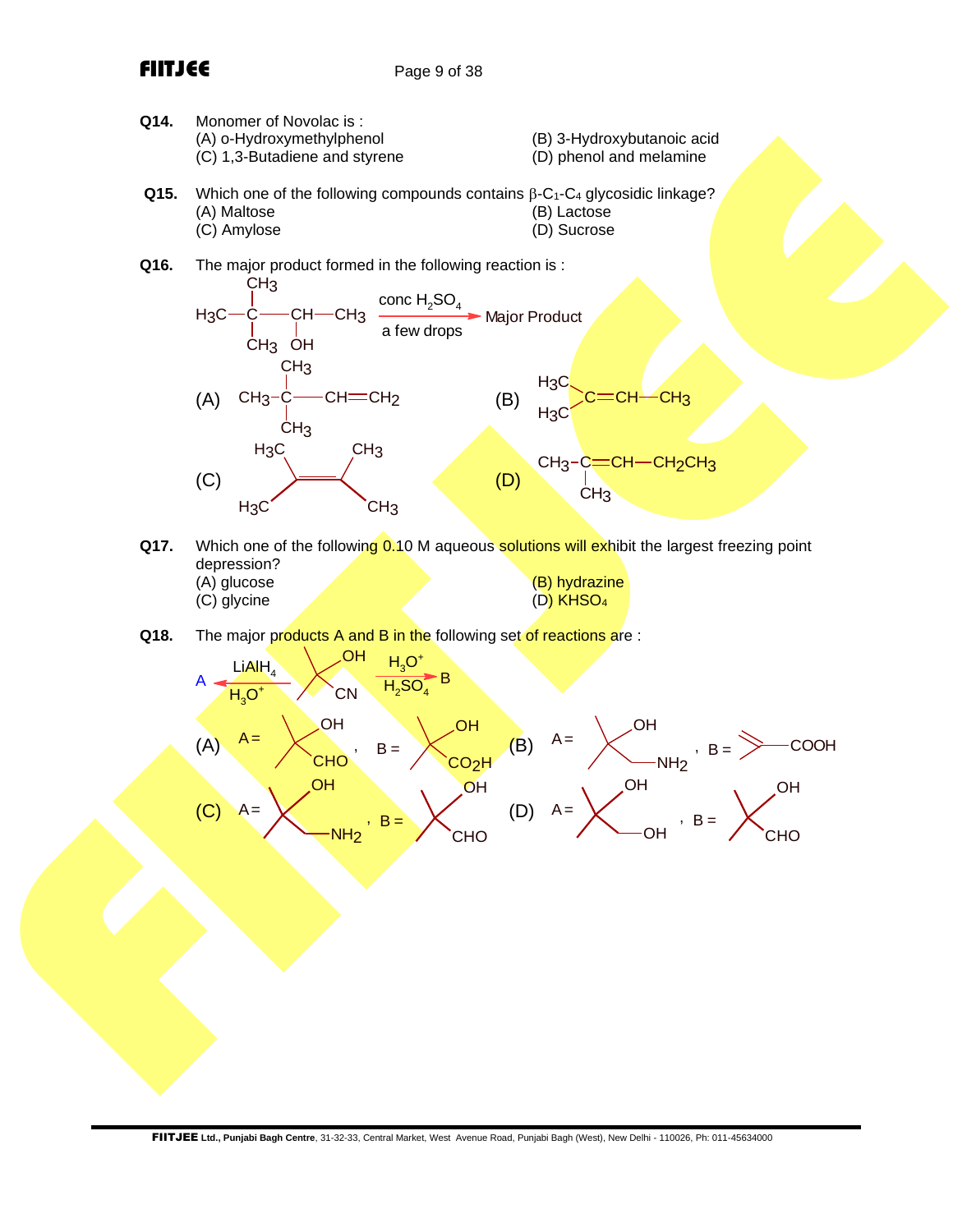**Q19.** Which one of the following is the correct PV vs P plot at constant temperature for an ideal gas? (P and V stand for pressure and volume of the gas respectively)



**Q20.** Given below are two statements : one is labelled as **Assertion (A)** and the other is labelled as **Reason (R)**.

**Assertion (A) :** Treatment of bromine water with propene yields 1-bromopropan-2-ol.<br>**Reason (R) :** Attack of water on bromonium ion follows Markoynikoy rule and result Attack of water on bromonium ion follows Markovnikov rule and results

in 1-bromopropan-2-ol.

In the light of the above statements, choose the **most appropriate** answer from the options given below :

(A) Both **(A)** and **(R)** are true but **(R)** is NOT the correct explanation of **(A)**

(B) **(A)** is true but **(R)** is false.

(C) Both **(A)** and **(R)** are true and **(R)** is the correct explanation of **(A)**

(D) **(A)** is false but **(R)** is true.

### **Section-B**

**Q1.** A<sub>3</sub>B<sub>2</sub> is a sparingly soluble salt of molar mass M (g mol<sup>-1</sup>) and solubility x g L<sup>-1</sup>. The

solubility product satisfies K<sub>sp</sub> = a  $\mathsf{x}\ \big)^5$  $\left(\frac{\mathsf{x}}{\mathsf{M}}\right)^{\sim}$ . The value of *a* is \_\_\_\_\_\_\_\_. (Integer answer)

**Q2.** The total number of reagents from those given below, that can convert nitrobenzene into aniline is **...** (Integer answer)

I. Sn – HCl II. Sn – NH<sub>4</sub>OH III. Fe – HCl IV. Zn – HCl  $V. H<sub>2</sub> - Pd$  $VI. H<sub>2</sub> - Range$  Nickel

- **Q3.** The molarity of the solution prepared by dissolving 6.3 g of oxalic acid (H<sub>2</sub>C<sub>2</sub>O<sub>4</sub>  $\cdot$  2H<sub>2</sub>O) in 250 mL of water in mol L<sup>-1</sup> is x × 10<sup>-2</sup>. The value of x is \_\_\_\_\_\_\_\_. (Nearest integer) [Atomic mass : H : 1.0, C : 12.0, O : 16.0]
- **Q4.** Consider the following cell reaction :

Consider the following cell reaction :<br>Cd<sub>(s)</sub> + Hg<sub>2</sub>SO<sub>4(s)</sub> +  $\frac{9}{5}$ H<sub>2</sub>O<sub>(l)</sub> + CdSO<sub>4</sub> ·  $\frac{9}{5}$ H<sub>2</sub>O<sub>(s)</sub> + 2Hg<sub>(l)</sub> der the following cell reaction :<br>+  $Hg_2SO_{4(s)} + \frac{9}{5}H_2O_{(l)} + CdSO_4 \cdot \frac{9}{5}H_2O_{(s)} + 2Hg_{(l)}$ The value of  $E_{cell}^0$  is 4.315V at 25°C. If  $\Delta H^{\circ} = -825.2$  kJ mol<sup>-1</sup>, the standard entropy <mark>ch</mark>ange ∆S° in J K<sup>–1</sup> is \_\_\_\_\_\_\_\_. (Nearest integer)

 $[Given: Faraday constant = 96487 C mol<sup>-1</sup>]$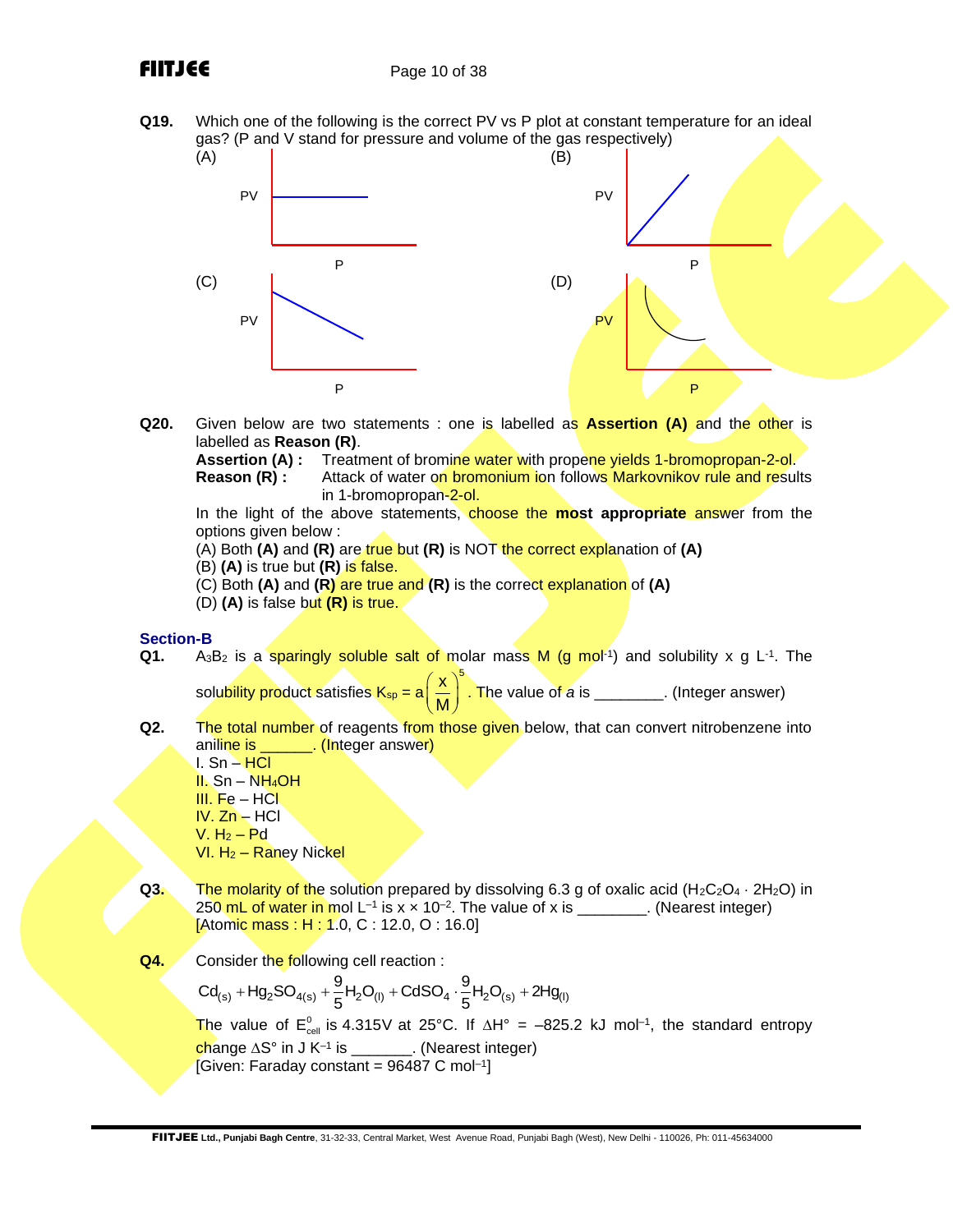- **Q5.** Consider the sulphides HgS, PbS, CuS, Sb<sub>2</sub>S<sub>3</sub>, As<sub>2</sub>S<sub>3</sub> and CdS. Number of these sulphides soluble in 50% HNO<sub>3</sub> is sulphides soluble in  $50\%$  HNO<sub>3</sub> is \_\_\_\_
- **Q6.** For a first order reaction, the ratio of the time for 75% completion of a reaction to the time for 50% completion is \_\_\_\_\_\_\_. (Integer answer)
- **Q7.** According to the following figure, the magnitude of the enthalpy change of the reaction  $A + B \rightarrow M + N$  in kJ mol<sup>-1</sup>



- **Q8.** The number of halogen/(s) forming halic (V) acid is \_
- **Q9.** The number of hydrogen bonded water molecule(s) associated with stoichiometry  $CuSO<sub>4</sub>·5H<sub>2</sub>O$  is
- **Q10.** Ge(Z = 32) in its ground state electronic configuration has x completely filled orbitals with  $m_l = 0$ . The value of x is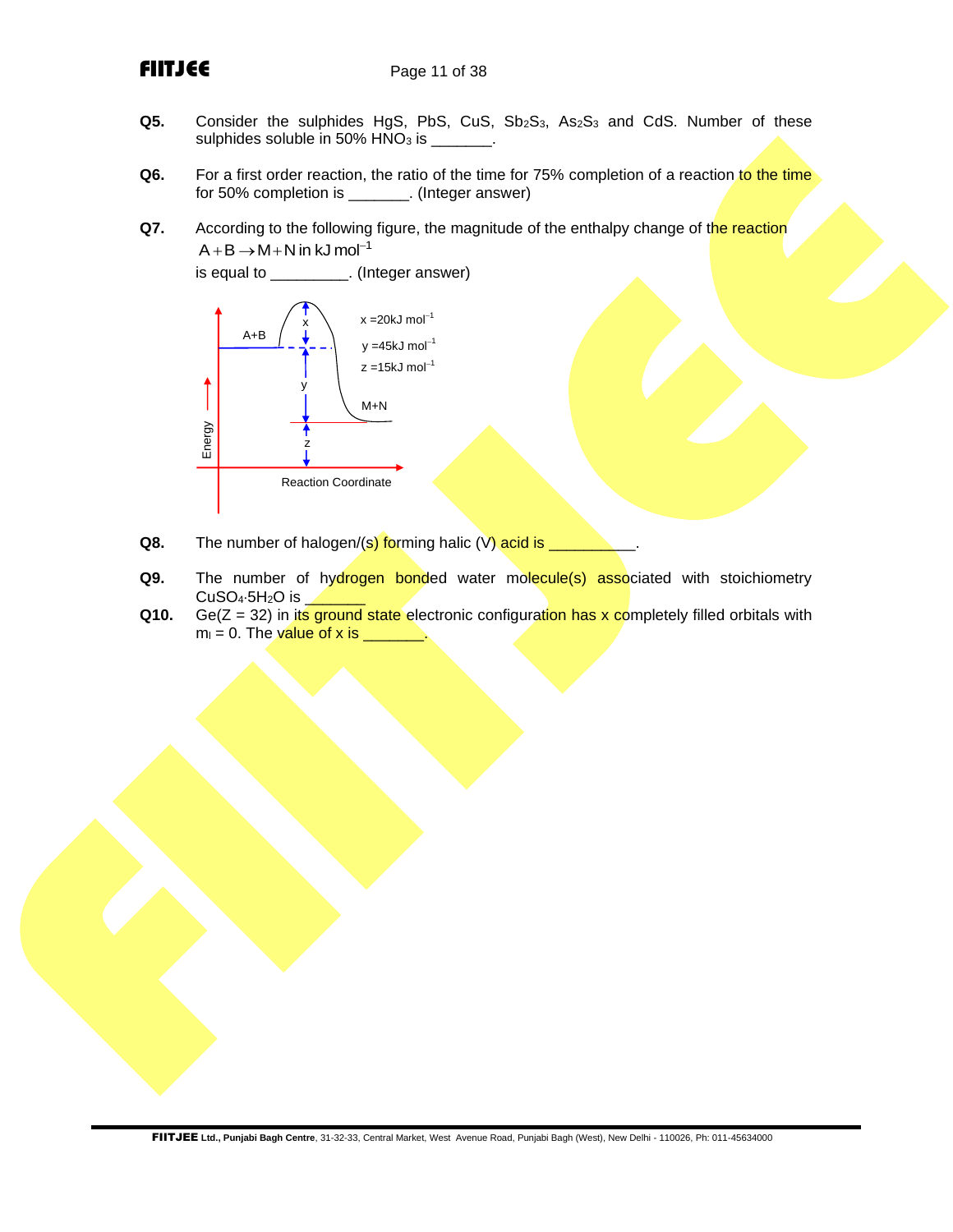## **FIITJEE** Page 12 of 38

| <b>Section-A</b> | <b>MATHEMATICS</b>                                                                                                                                                                                                                                                                                     |                                                                      |
|------------------|--------------------------------------------------------------------------------------------------------------------------------------------------------------------------------------------------------------------------------------------------------------------------------------------------------|----------------------------------------------------------------------|
| Q1.              | Let *, $\Box \in \{\land, \lor\}$ be such that the Boolean expression $(p^* \sim q) \Longrightarrow (p \Box q)$ is a tautology.<br>Then:<br>$(A) * = \wedge, \square = \vee$<br>$(C) * = \vee, \square = \wedge$                                                                                       | $(B) * = \wedge, \square = \wedge$<br>$(D) * = \vee, \square = \vee$ |
| Q2.              | Let the equation of the plane, that passes through the point $(1, 4, -3)$ and contains the<br>line of intersection of the planes $3x - 2y + 4z - 7 = 0$ and $x + 5y - 2z + 9 = 0$ , be<br>$\alpha x + \beta y + \gamma z + 3 = 0$ , then $\alpha + \beta + \gamma$ is equal to:<br>(A) 23<br>$(C) -15$ | (B) 15<br>$(D) -23$                                                  |
| Q3.              | The number of real roots of the equation $e^{4x} + 2e^{3x} - e^{x} - 6 = 0$ is:<br>$(A)$ 4<br>$(C)$ 1                                                                                                                                                                                                  | $(B)$ 0<br>$(D)$ 2                                                   |
| Q4.              | The function $f(x) =  x^2 - 2x - 3  \cdot e^{ 9x^2 - 12x + 4 }$ is not differentiable at exactly:<br>(A) three points<br>(C) two points                                                                                                                                                                | (B) four points<br>(D) one point                                     |
| Q5.              | If p and q are the lengths of the perpendiculars from the origin on the lines.<br>x cosec $\alpha$ – y sec $\alpha$ = k cot 2 $\alpha$ and x sin $\alpha$ + y cos $\alpha$ = k sin 2 $\alpha$ respectively, then k <sup>2</sup> is<br>equal to:<br>(A) $p^2 + 2q^2$<br>(C) $p^2 + 4q^2$                | (B) $4p^2 + q^2$<br>(D) $2p^2 + q^2$                                 |
| Q6.              | $\frac{\sin^2(\pi \cos^4 x)}{4}$ is equal to:<br>lim.<br>$x \rightarrow 0$<br>(A) $2\pi^2$<br>$(C)$ $\pi^2$                                                                                                                                                                                            | (B) $4\pi^2$<br>(D) $4\pi$                                           |
| Q7.              | If $a_r = \cos \frac{2r\pi}{9} + i\sin \frac{2r\pi}{9}$ , $r = 1, 2, 3$ , $i = \sqrt{-1}$ , then the determinant $\begin{vmatrix} a_1 & a_2 & a_3 \\ a_4 & a_5 & a_6 \end{vmatrix}$ is equal to:<br>$(A)$ a <sub>2</sub> a <sub>6</sub> - a <sub>4</sub> a <sub>8</sub>                                | $ a_7 \ a_8 \ a_9 $<br>$(B)$ a <sub>9</sub>                          |
|                  | (C) a <sub>1</sub> a <sub>9</sub> – a <sub>3</sub> a <sub>7</sub>                                                                                                                                                                                                                                      | $(D)$ as                                                             |
| Q8.              | The length of the latus rectum of a parabola, whose vertex and focus are on the positive<br>$x$ -axis at a distance R and S ( $>R$ ) respectively from the origin, is :<br>$(A) 4(S + R)$<br>(C) $2(S - R)$                                                                                            | $(B) 2(S + R)$<br>$(D) 4(S - R)$                                     |
| Q9.              | Three numbers are in an increasing geometric progression with common ratio r. If the<br>middle number is doubled, then the new numbers are in an arithmetic progression with<br>common difference d. If the fourth term of GP is 3 $r^2$ , then $r^2 - d$ is equal to:<br>$(A)$ 7 + $\sqrt{3}$         | (B) $7 - \sqrt{3}$                                                   |
|                  | (C) $7 + 3\sqrt{3}$                                                                                                                                                                                                                                                                                    | (D) $7 - 7\sqrt{3}$                                                  |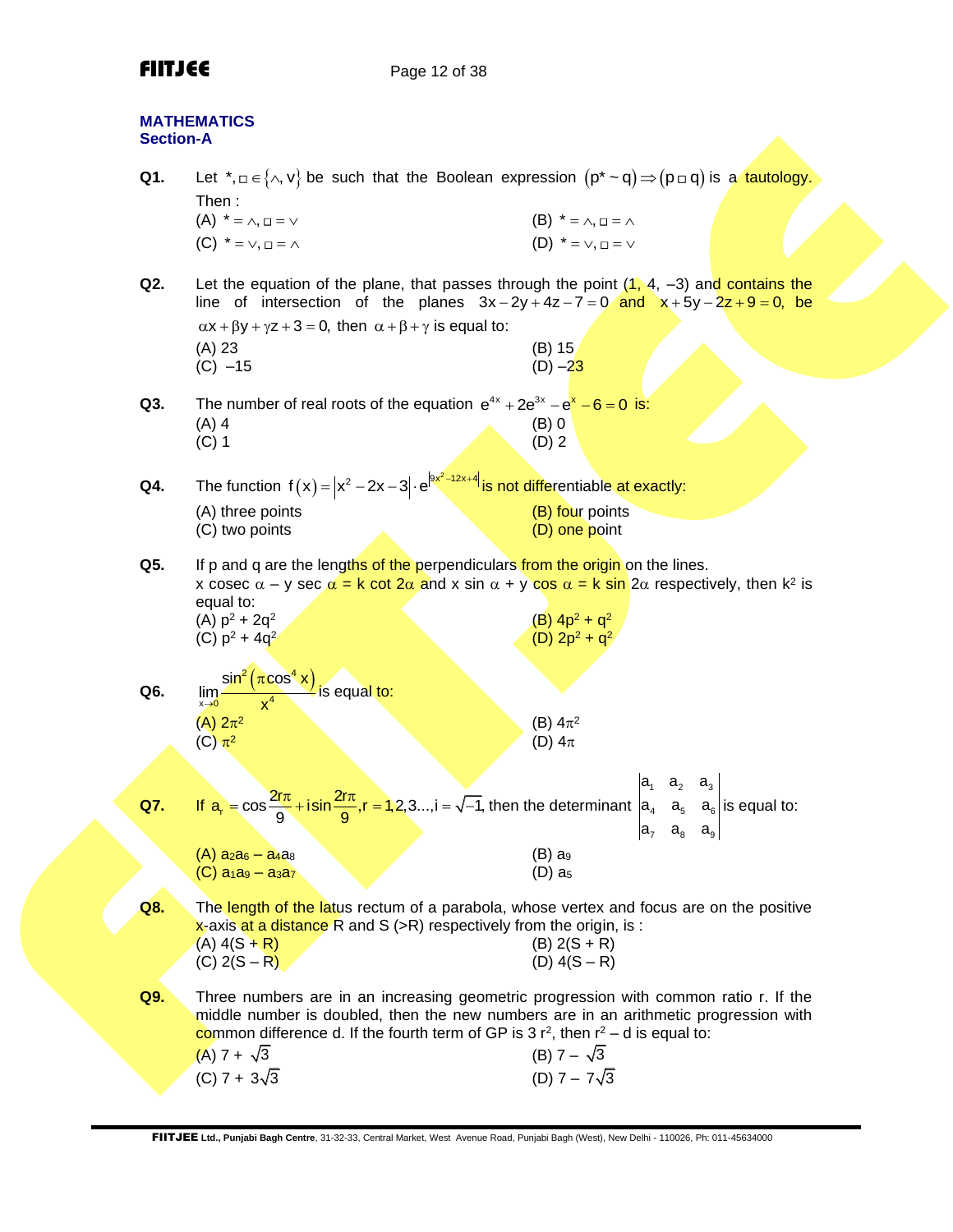**Q10.** The line  $12x \cos\theta + 5y \sin\theta = 60$  is tangent to which of the following curves?<br>(A)  $144x^2 + 25y^2 = 3600$  (B)  $x^2 + y^2 = 60$ (A)  $144x^2 + 25y^2 = 3600$ <br>(C)  $x^2 + y^2 = 169$  $(D)$  25x<sup>2</sup> + 12y<sup>2</sup> = 3600 **Q11.** If the function  $f(x) = \begin{cases} k, & x = 0 \end{cases}$ x  $2v$  –  $sin^2$  $\frac{\cos^2 x - \sin^2 x - 1}{\sqrt{x^2 + 1} + 1}$ ,  $x > 0$  $\frac{1}{x}$ log<sub>x</sub>  $\left(\frac{1+\frac{x}{a}}{1-\frac{x}{b}}\right)$ ,  $x < 0$  $\sqrt{x^2 + 1} - 1$  $\left( \begin{array}{c} \left( 1 + \frac{x}{x} \right) \end{array} \right)$  $\frac{1}{x}$ log<sub>x</sub> $\left| \frac{1+\frac{x}{a}}{x} \right|$ , x  $\left| \frac{x}{x} \right| \frac{y}{1-\frac{x}{b}} \right|$  $\begin{pmatrix} 1-\frac{1}{b} \end{pmatrix}$  $\frac{\cos^2 x - \sin^2 x - 1}{\sqrt{x}}$ , x>  $\sqrt{x^2+1}-1$ 

is continuous at  $x = 0$ , then  $\frac{1}{x} + \frac{1}{y} + \frac{4}{z}$ a b k  $+ - + -$  is equal to: (A) 4 (B)  $-5$ <br>(C) 5 (D)  $-4$ 

 $\overline{\phantom{a}}$  $\overline{\mathfrak{c}}$ 

(C) 5 (D) –4

**Q12.** The integral

 $\sqrt[4]{(x-1)^3(x+2)^5}$  $\frac{1}{1}$  dx  $(x-1)^3(x+2)$  $\int \frac{1}{\sqrt{(\zeta-\Delta)^3\,(\zeta-\Delta)^5}}$ dx is <mark>equal to: (where</mark> C is a constant of integration)

| (A) $\frac{4}{3} \left( \frac{x-1}{x+2} \right)^{\frac{5}{4}} + C$ |
|--------------------------------------------------------------------|
| (C) $\frac{4}{3} \left( \frac{x-1}{x+2} \right)^{\frac{1}{4}} + C$ |

| (B) $\frac{3}{4} \left( \frac{x+2}{x-1} \right)^{\frac{5}{4}} + C$ |  |
|--------------------------------------------------------------------|--|
| (D) $\frac{3}{4} \left( \frac{x+2}{x-1} \right)^{\frac{1}{4}} + C$ |  |

**Q13.** The sum of 10 terms of the series<br> $\frac{3}{2} + \frac{5}{2^2} + \frac{7}{2^2} + \dots$ is:

|                         | $\frac{1^2 \times 2^2}{1^2 \times 2^2} + \frac{1}{2^2 \times 3^2} + \dots$ is : |         |                   |
|-------------------------|---------------------------------------------------------------------------------|---------|-------------------|
| $(A) \frac{143}{144}$   |                                                                                 | $(B)$ 1 |                   |
| $\frac{99}{100}$<br>(C) |                                                                                 | (D)     | $\frac{120}{121}$ |

**Q14.** Which of the following is **not** correct for relation R on the set of real numbers? (A)  $(x, y) \in R \Leftrightarrow 0 < |x| - |y| \le 1$  is neither transitive nor symmetric. (A)  $(x, y) \in R \Leftrightarrow \langle |x - y| \le 1$  is reflexive and symmetric. (C)  $(x, y) \in R \Leftrightarrow k |x| - |y| \le 1$  is reflexive but not symmetric. (D)  $(x, y) \in R \Leftrightarrow 0 < |x - y| \leq 1$  is symmetric and transitive.

Q15. If 
$$
\frac{dy}{dx} = \frac{2^{x+y} - 2^x}{2^y}
$$
,  $y(0) = 1$ , then  $y(1)$  is equal to:  
\n(A)  $\log_2(1 + e)$   
\n(B)  $\log_2(1 + e^2)$   
\n(C)  $\log_2(2 + e)$   
\n(D)  $\log_2(2e)$ 

**Q16.** Let f be a non-negative function in [0, 1] and twice differentiable in (0, 1). If  $\int_{0}^{x} \sqrt{1-(f(t))^{2}} dt = \int_{0}^{x} f(t) dt$ Let t be a non-negative function in [0, 1] and twice difference  $\int_0^x \sqrt{1-(f(t))^2} dt = \int_0^x f(t) dt$ ,  $0 \le x \le 1$  and  $f(0) = 0$ , then  $\lim_{x\to 0} \frac{1}{x^2} \int_0^x f(t) dt$  $\lim_{x\to 0} \frac{1}{x^2} J_0$  $f(0) = 0$ , then  $\lim_{x \to 0} \frac{1}{x^2} \int_0^x f(t) dt$ : (A) does not exist (B) equals 1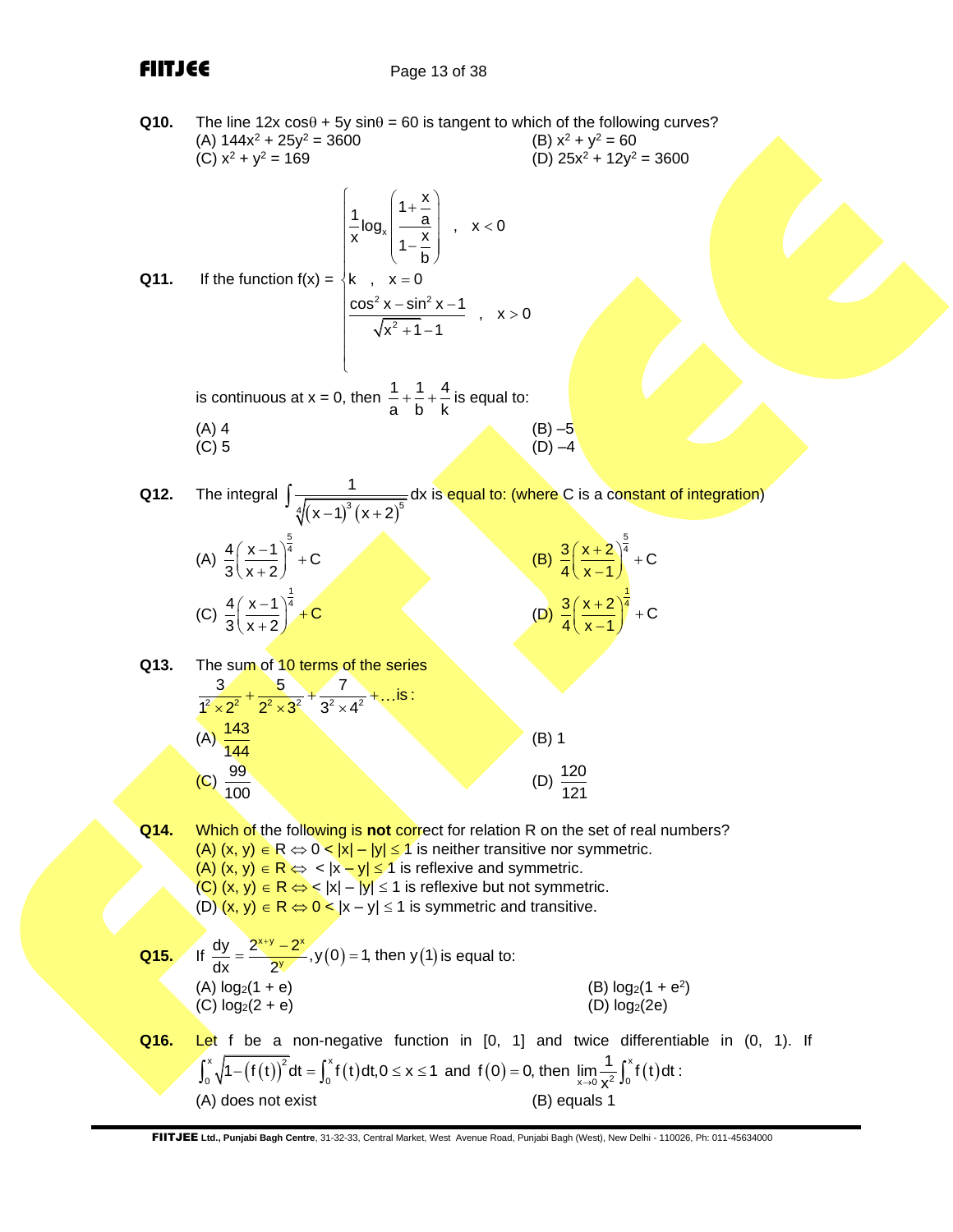|                  | (C) equals $\frac{1}{2}$                                                                                                                                                                                                                                                                                                                     | (D) equals 0                                                                               |
|------------------|----------------------------------------------------------------------------------------------------------------------------------------------------------------------------------------------------------------------------------------------------------------------------------------------------------------------------------------------|--------------------------------------------------------------------------------------------|
| Q17.             | Let $\vec{a}$ and $\vec{b}$ be two vectors such that $ 2\vec{a} + 3\vec{b}  =  3\vec{a} + \vec{b} $ and the angle between $\vec{a}$ and $\vec{b}$ is                                                                                                                                                                                         |                                                                                            |
|                  | 60°. If $\frac{1}{8}$ a is a unit vector, then $ \vec{b} $ is equal to:                                                                                                                                                                                                                                                                      |                                                                                            |
|                  | $(A)$ 6<br>$(C)$ 8                                                                                                                                                                                                                                                                                                                           | $(B)$ 5<br>$(D)$ 4                                                                         |
| Q18.             | cosec18° is a root of the equation:<br>$(A) x2 + 2x - 4 = 0$<br>$(C) 4x2 + 2x - 1 = 0$                                                                                                                                                                                                                                                       | (B) $x^2 - 2x + 4 = 0$<br>(D) $x^2 - 2x - 4 = 0$                                           |
| Q19.             | A vertical pole fixed to the horizontal ground is divided in the ratio 3 : 7 by a mark on it<br>with lower part shorter than the upper part. If the two parts subtend equal angles at a<br>point on the ground 18 m away from the base of the pole, then the height of the pole (in<br>meters) is :<br>(A) $8\sqrt{10}$<br>(C) $12\sqrt{10}$ | (B) 12√ <mark>15</mark><br>$(D)$ 6 $\sqrt{10}$                                             |
| Q20.             | If the following system of linear equations<br>$2x + y + z = 5$<br>$x - y + z = 3$<br>$x + y + az = b$<br>has no solution, then:<br>(A) $a \neq -\frac{1}{3}, b = \frac{7}{3}$<br>(C) $a = \frac{1}{3}, b \neq \frac{7}{3}$                                                                                                                  | (B) $a \neq \frac{1}{3}, b = \frac{7}{3}$<br>(D) $a = -\frac{1}{3}$ , $b \neq \frac{7}{3}$ |
| <b>Section-B</b> |                                                                                                                                                                                                                                                                                                                                              |                                                                                            |

**Q1.** If 'R' is the least value of 'a' such that the function  $f(x) = x^2 + ax + 1$  is increasing on [1, 2] and 'S' is the greatest value of 'a' such that the function f(x) =  $x^2$  + ax + 1 is decreasing on  $[1, 2]$ , then the value of  $|R - S|$  is \_\_\_\_\_\_\_\_.

**Q2.** Let [t] denote the greatest integer 
$$
\leq t
$$
. Then the value of  $8 \cdot \int_{-\frac{1}{2}}^{1} ([2x] + |x|) dx$  is \_\_\_\_\_\_\_.

**Q3.** If the variable line  $3x + 4y = \alpha$  lies between the two circles  $(x-1)^2 + (y-1)^2 = 1$  and  $(x-9)^{2} + (y-1)^{2} = 4$ , without intercepting a chord on either circle, then the sum of all the integral values of  $\alpha$  is  $\frac{1}{\alpha}$ 

- **Q4.** The number of six letter words (with or without meaning), formed using all the letters of the word 'VOWELS', so that all the consonants never come together, is \_\_\_\_\_\_\_\_\_.
- **Q5.** The square of the distance of the point of intersection of the line  $\frac{x-1}{2} = \frac{y-2}{2} = \frac{z+1}{2}$  $2 \begin{array}{ccc} 2 & 3 & 6 \end{array}$  $\frac{-1}{2} = \frac{y-2}{2} = \frac{z+1}{2}$  and the plane 2x – y + z = 6 from the point (–1, –1, 2) is \_\_\_\_\_\_\_\_\_.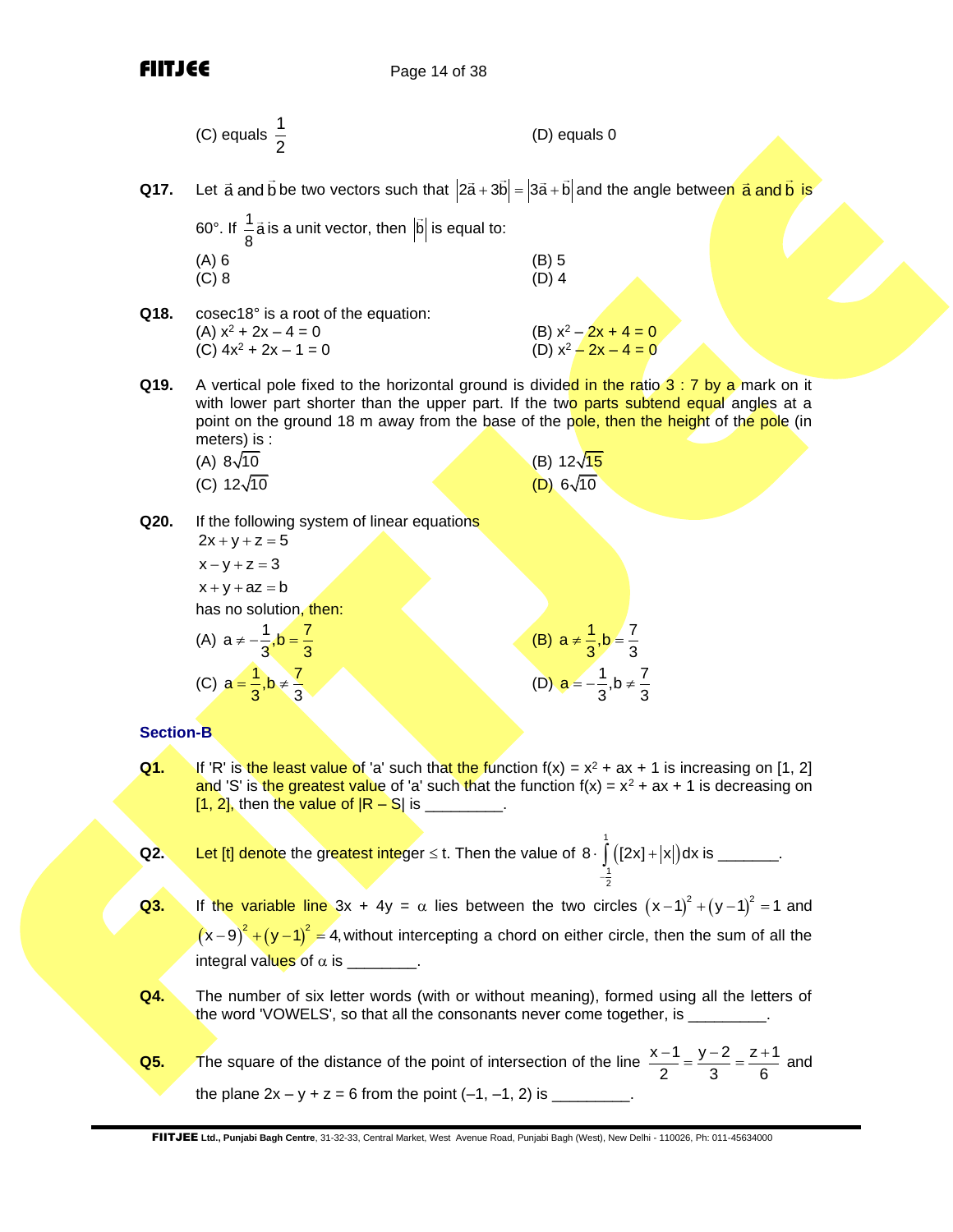- **Q6.** If 6 4  $\left(\frac{3^6}{4^4}\right)$ k is the term, independent of x, in the binomial expansion of 12 2 x 12 4 x  $\left(\frac{\mathsf{x}}{4}-\frac{12}{\mathsf{x}^2}\right)^n$ , then k is equal to \_\_\_\_\_\_\_\_\_\_.
- **Q7.** A point z moves in the complex plane such that arg  $\left(\frac{z-2}{z+2}\right) = \frac{\pi}{4}$ ,  $\left(\frac{z-2}{z+2}\right)$  =  $\frac{\pi}{4}$ , then the minimum value of  $|z - 9\sqrt{2} - 2i|^2$  is equal to \_\_\_\_\_\_\_\_\_.
- **Q8.** The mean of 10 numbers  $7 \times 8$ ,  $10 \times 10$ ,  $13 \times 12$ ,  $16 \times 14$ , ... is
- **Q9.** An electric instrument consists of two units. Each unit must function independently for the instrument to operate. The probability that the first unit functions is 0.9 and that of the second unit is 0.8. The instrument is switched on and it fails to operate. If the probability that only the first unit failed and second unit is functioning is  $p$ , then 98 p is equal to  $\overline{\phantom{a}}$
- **Q10.** If  $x \phi(x) = \int_{0}^{x} (3t^2 2\phi'(t)) dt, x > -2$ , and  $\phi(0)$  $\int_{5}^{x}(3t^2-2\phi'(t))dt, x>-2$ , and  $\phi(0)=4$ , then  $\phi(2)$  is \_\_\_\_\_\_\_\_\_\_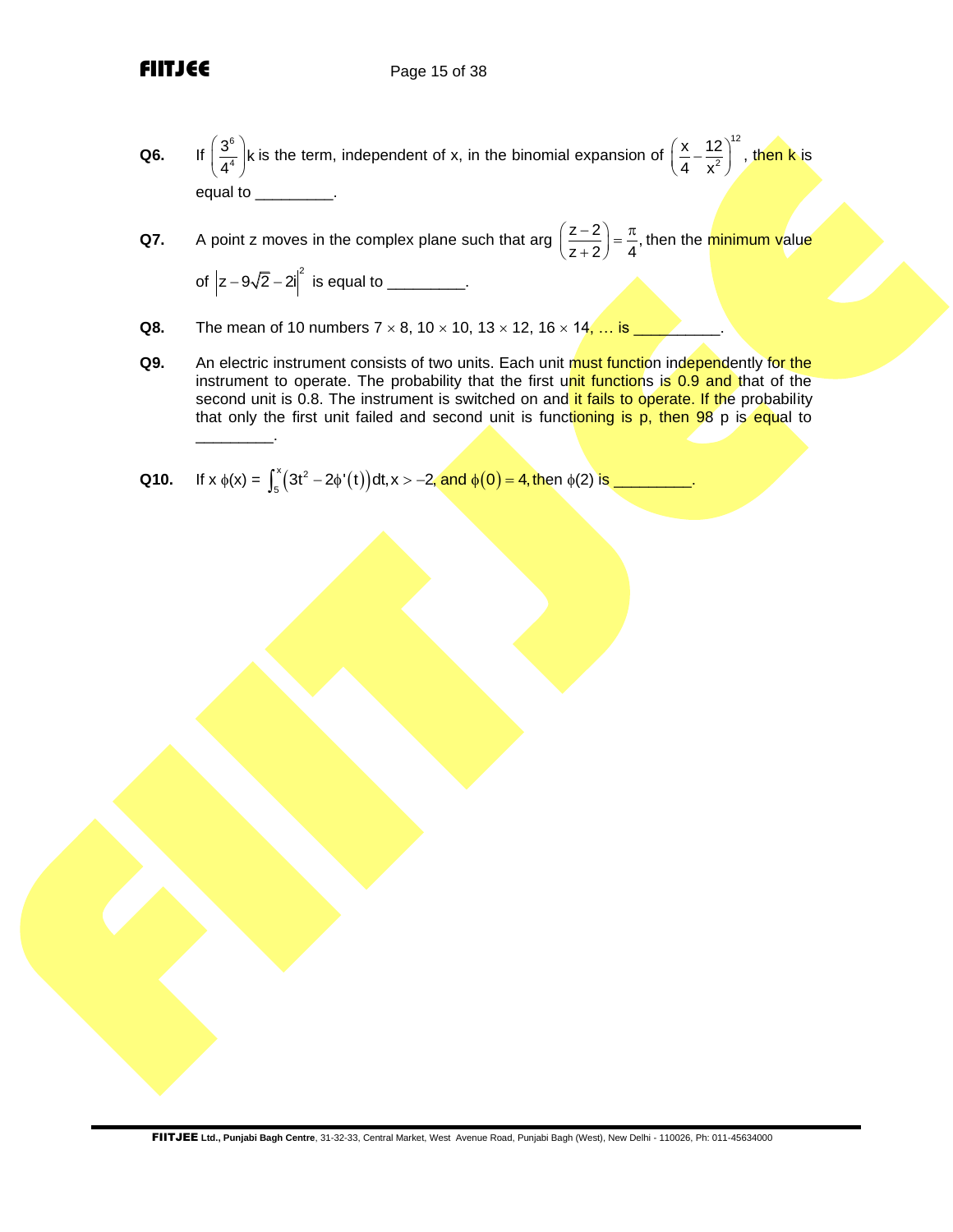## **FIITJEE** Page 16 of 38

| ANSWER: JEE Main- 31-08-2021-Morning |                  |                    |  |  |
|--------------------------------------|------------------|--------------------|--|--|
| <b>PHYSICS</b>                       | <b>CHEMISTRY</b> | <b>MATHEMATICS</b> |  |  |
| <b>Section-A</b>                     | <b>Section-A</b> | <b>Section-A</b>   |  |  |
| Ans1. B                              | Ans1. D          | Ans1. A            |  |  |
| Ans2. B                              | Ans2. B          | Ans2. D            |  |  |
| Ans3. D                              | Ans $3. A$       | Ans3. C            |  |  |
| Ans4. C                              | Ans4. C          | Ans4. C            |  |  |
| Ans5. B                              | <b>Ans5. A</b>   | Ans5. B            |  |  |
| Ans6. D                              | Ans6. $A$        | Ans $6. B$         |  |  |
| Ans7. B                              | Ans7. A          | Ans7. C            |  |  |
| Ans8. B                              | Ans8. C          | <b>Ans8. D</b>     |  |  |
| Ans9. C                              | Ans9. A          | Ans9. A            |  |  |
| <b>Ans10.</b> D                      | <b>Ans10. A</b>  | <b>Ans10. A</b>    |  |  |
| <b>Ans11. C</b>                      | <b>Ans11.</b> B  | <b>Ans11.</b> B    |  |  |
| <b>Ans12.</b> D                      | <b>Ans12. B</b>  | <b>Ans12. C</b>    |  |  |
| <b>Ans13. A</b>                      | <b>Ans13. A</b>  | <b>Ans13. D</b>    |  |  |
| <b>Ans14.</b> B                      | <b>Ans14. A</b>  | <b>Ans14.</b> D    |  |  |
| <b>Ans15. B</b>                      | <b>Ans15. B</b>  | <b>Ans15. A</b>    |  |  |
| <b>Ans16. C</b>                      | <b>Ans16. C</b>  | <b>Ans16. C</b>    |  |  |
| <b>Ans17. C</b>                      | <b>Ans17. D</b>  | <b>Ans17. B</b>    |  |  |
| <b>Ans18. C</b>                      | <b>Ans18. B</b>  | <b>Ans18.</b> D    |  |  |
| <b>Ans19. C</b>                      | <b>Ans19. A</b>  | <b>Ans19. C</b>    |  |  |
| <b>Ans20.</b> D                      | <b>Ans20. C</b>  | <b>Ans20. C</b>    |  |  |
| <b>Section-B</b>                     | <b>Section-B</b> | <b>Section-B</b>   |  |  |
| <b>Ans1. 6</b>                       | <b>Ans1. 108</b> | <b>Ans1.</b> 2     |  |  |
| Ans $2.3$                            | <b>Ans2. 5</b>   | <b>Ans2. 5</b>     |  |  |
| <b>Ans3. 30</b>                      | <b>Ans3. 20</b>  | Ans3. 165          |  |  |
| Ans4. 100                            | <b>Ans4.</b> 25  | <b>Ans4. 576</b>   |  |  |
| <b>Ans5. 10</b>                      | <b>Ans5. 4</b>   | <b>Ans5. 61</b>    |  |  |
| Ans6. 500                            | <b>Ans6. 2</b>   | <b>Ans6. 55</b>    |  |  |
| <b>Ans7.</b> 8                       | <b>Ans7. 45</b>  | <b>Ans7. 98</b>    |  |  |
| <b>Ans8. 1</b>                       | <b>Ans8. 3</b>   | <b>Ans8. 398</b>   |  |  |
| Ans9. 500                            | Ans9. 1          | <b>Ans9. 28</b>    |  |  |
| <b>Ans10.64</b>                      | Ans10.7          | <b>Ans10.4</b>     |  |  |

# **ANSWER- KEY**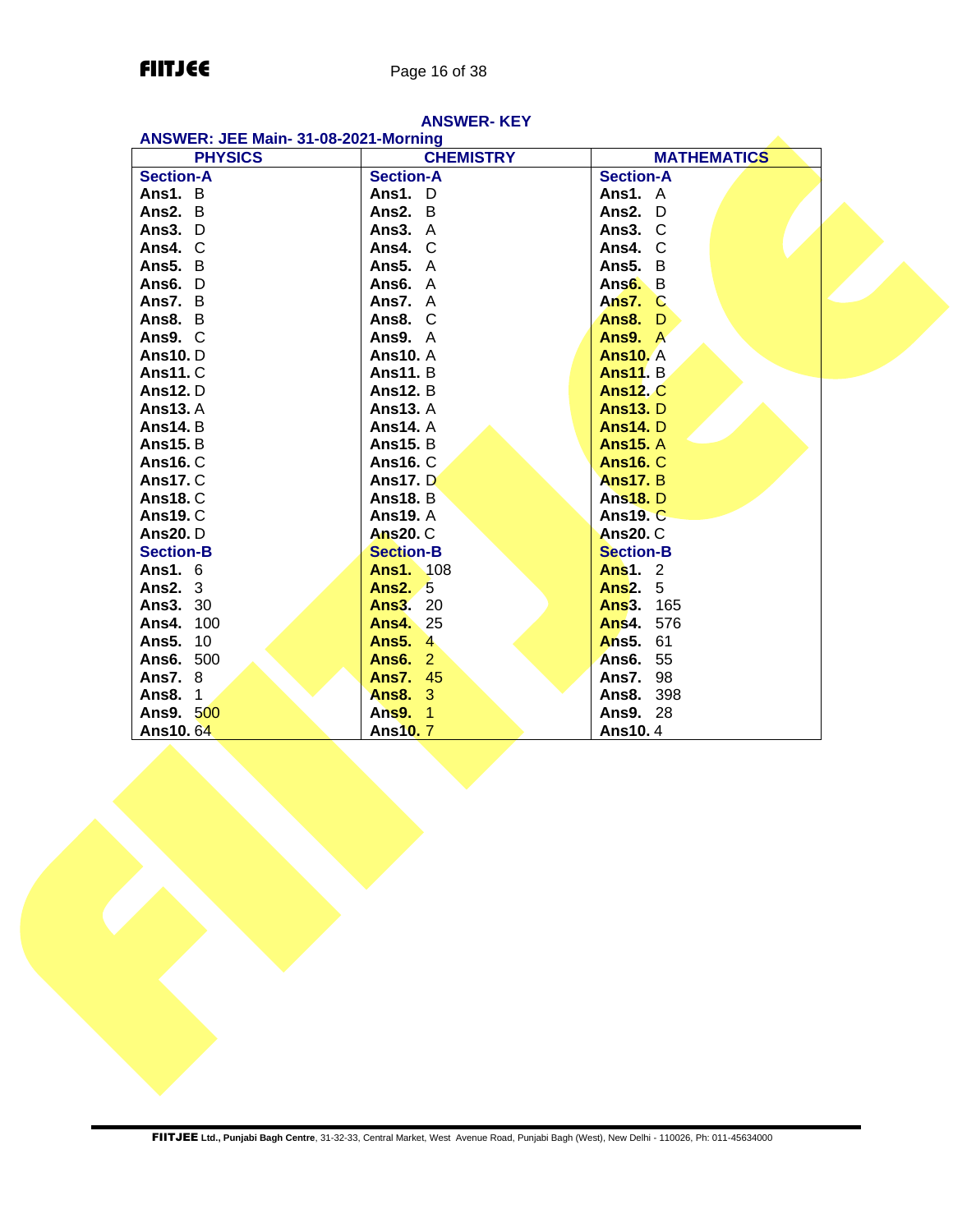$-3$ 

a

Δ y

b

 $\lambda$  X

t

+3

v

### **SOLUTION: JEE Main- 31-08-2021-Morning PHYSICS Section-A**

- **Sol1.** Diode, in forward biased condition only, will allow current to flow through it. Pot. diff across resistor is  $\Delta V = (10 \sin \omega t - 3)$  volt But in reverse biased condition of diode,
	- $\Delta V = 0$  (across diode)
- **Sol2.** Let us consider an elementary ring of radius r and thickness dr in which current is flowing. So, No. of turns in this elementary ring

$$
dN = \left(\frac{N}{b-a}\right)dr
$$

$$
\therefore (dB)_{\text{atomic}} = \frac{\mu_0 dN}{2r}
$$

or B = 
$$
\int dB = \int_{a}^{b} \frac{\mu_0 I}{2r} \times \left(\frac{N}{b-a}\right) dr
$$
  
or B = 
$$
\frac{\mu_0 IN}{2(b-a)} \ln \frac{b}{a}
$$

Sol3. 
$$
Z = \sqrt{R^2 + (X_c - X_L)^2}
$$

$$
Z = \sqrt{R^2 + (R - R)^2}
$$
 
$$
[ \because X_L = X_c = R \rightarrow \text{Given}]
$$

$$
Z = R
$$

$$
Sol4. \rightarrow [W] = [\tau \theta] = [ML^{2}T^{-2}] \rightarrow \text{correct}
$$
\n
$$
\rightarrow [h] = [L] = \left[\frac{2\text{scos}\theta}{\text{prg}}\right] \rightarrow \text{correct}
$$
\n
$$
\rightarrow [v] = [L^{3}]; \left[\frac{\pi \text{pa}^{4}}{8\eta L}\right] = [L^{3}T^{-1}] \rightarrow \text{incorrect}
$$
\n
$$
\rightarrow J = \varepsilon \frac{\partial E}{\partial t} \rightarrow \text{correct}
$$
\n
$$
[AL^{-2}][AL^{-2}]
$$

**Sol5.**  $W = 10$ kg m / s<sup>2</sup>  $A = 100$ cm<sup>2</sup>  $\ell = 20$ cm  $Y = 2 \times 10^{11} N/m^2$ 

$$
Y = \frac{F\ell}{A\Delta\ell} \Rightarrow \Delta\ell = \frac{F\ell}{AY}
$$

For elemental mass of length, dx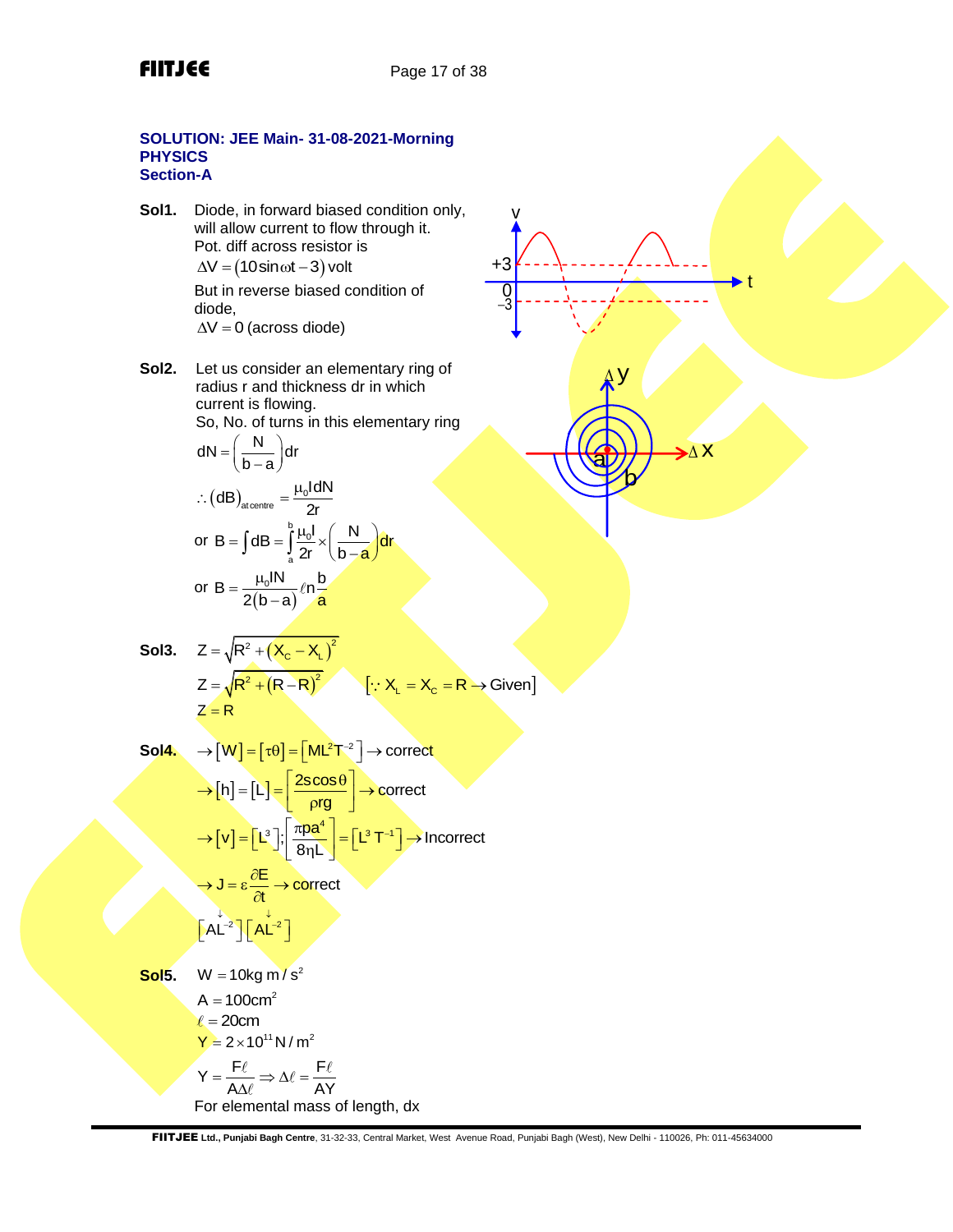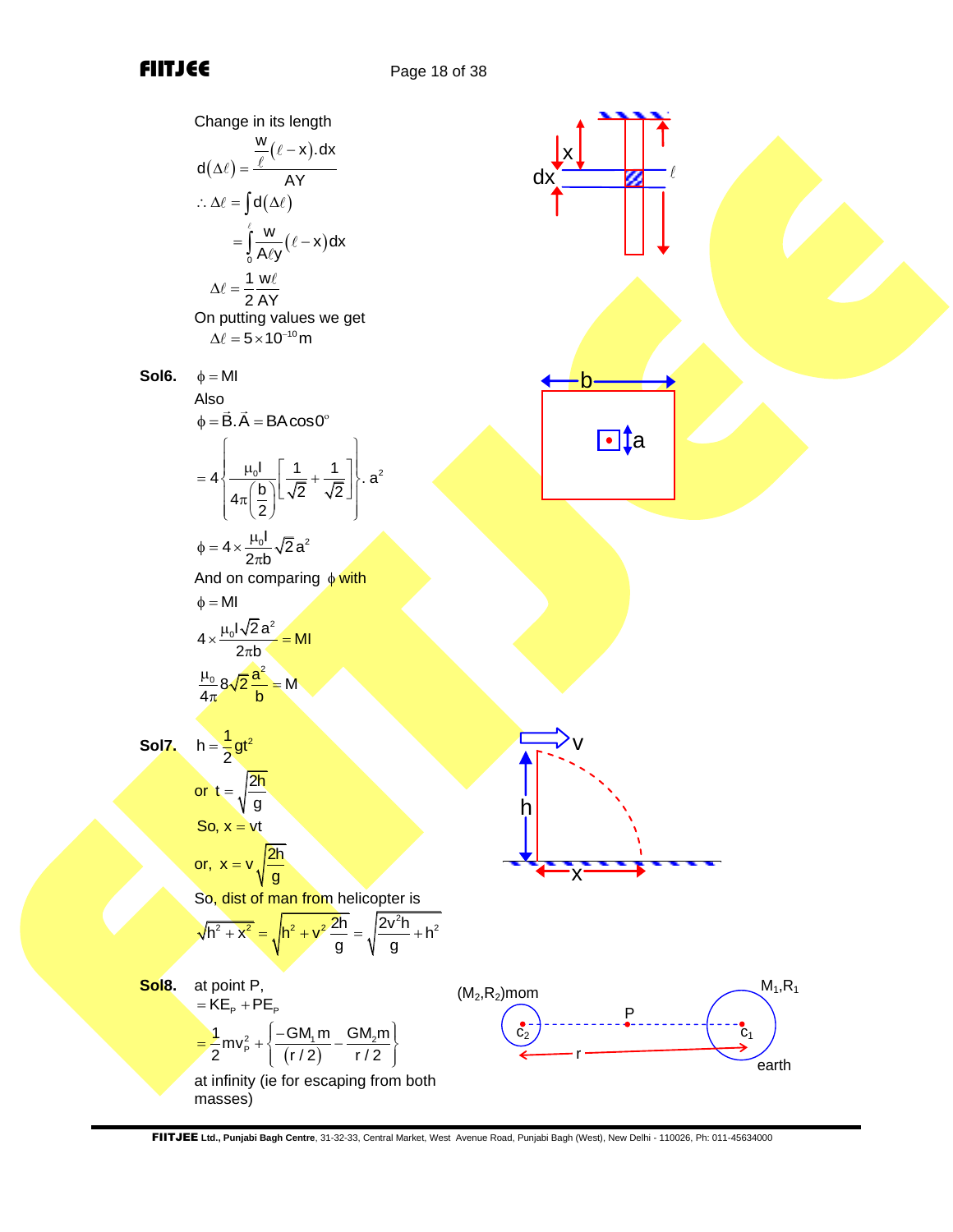$\mathsf{I}_1$ 

$$
= kE_{\infty} + PE_{\infty}
$$
  
= 0 + 0  
So, According to conservation of mechanical energy  

$$
KE_{P} + PE_{P} = KE_{\infty} + PE_{\infty}
$$

$$
\Rightarrow \frac{1}{2}mv_{P}^{2} - \frac{2Gm}{r}(M_{1} + M_{2}) = 0 + 0
$$

$$
\Rightarrow v_{P} = \sqrt{\frac{4G(M_{1} + M_{2})}{r}}
$$

**Sol9.** dist 
$$
I_1 I_2 = 2\sqrt{5}a
$$
  
= 2 × 2.3a  
= 4.6a

a 2a P 5a 5a

 $\mathbf{I}_{2}$ 

**Sol10.**  $\eta = \frac{1}{4}$ or 25%  $\eta =$  $\Delta{\sf T}_{\sf sink}=-58^\circ{\sf C}$  (ie <mark>decreased)</mark>  $l = \frac{1}{2}$ or 50%  $\eta' = \frac{1}{2}$  $T_{\text{sink}} = ?$ 

As we know, the efficiency for a reversible engine is given by :

$$
\eta = 1 - \frac{T_2}{T_1} \left[ T_2 \rightarrow \text{sink temperature} \right]
$$

$$
\frac{1}{4} = 1 - \frac{T_2}{T_1} \& \frac{1}{2} = 1 - \frac{\left( T_2 - 58^{\circ} \right)}{T_1}
$$

 $\frac{1}{1}$   $\frac{2}{1}$   $\frac{1}{1}$ 

On comparing both, we get

$$
T_2 = \frac{3}{4}T_1 & (T_2 - 58^\circ C) = \frac{T_1}{2}
$$

$$
\frac{T_2}{T_2 - 58^\circ C} = \frac{3}{T_1} \frac{T_1}{2} \Rightarrow T_2 = 174^\circ C
$$

| <b>Sol11.</b> |                                                    | Proton | electron                |  |  |  |
|---------------|----------------------------------------------------|--------|-------------------------|--|--|--|
|               | Charge:                                            | $+e$   | -е                      |  |  |  |
|               | Wavelength:                                        | λ      | λ                       |  |  |  |
|               | KE :                                               | KР     | $\mathsf{K}_\mathsf{e}$ |  |  |  |
|               | Momentum:                                          | $P_P$  | $P_{e}$                 |  |  |  |
|               | As we know $KE = \frac{P^2}{P}$<br>2m              |        |                         |  |  |  |
|               | Also, de-broglie wavelength, $\lambda$ is given by |        |                         |  |  |  |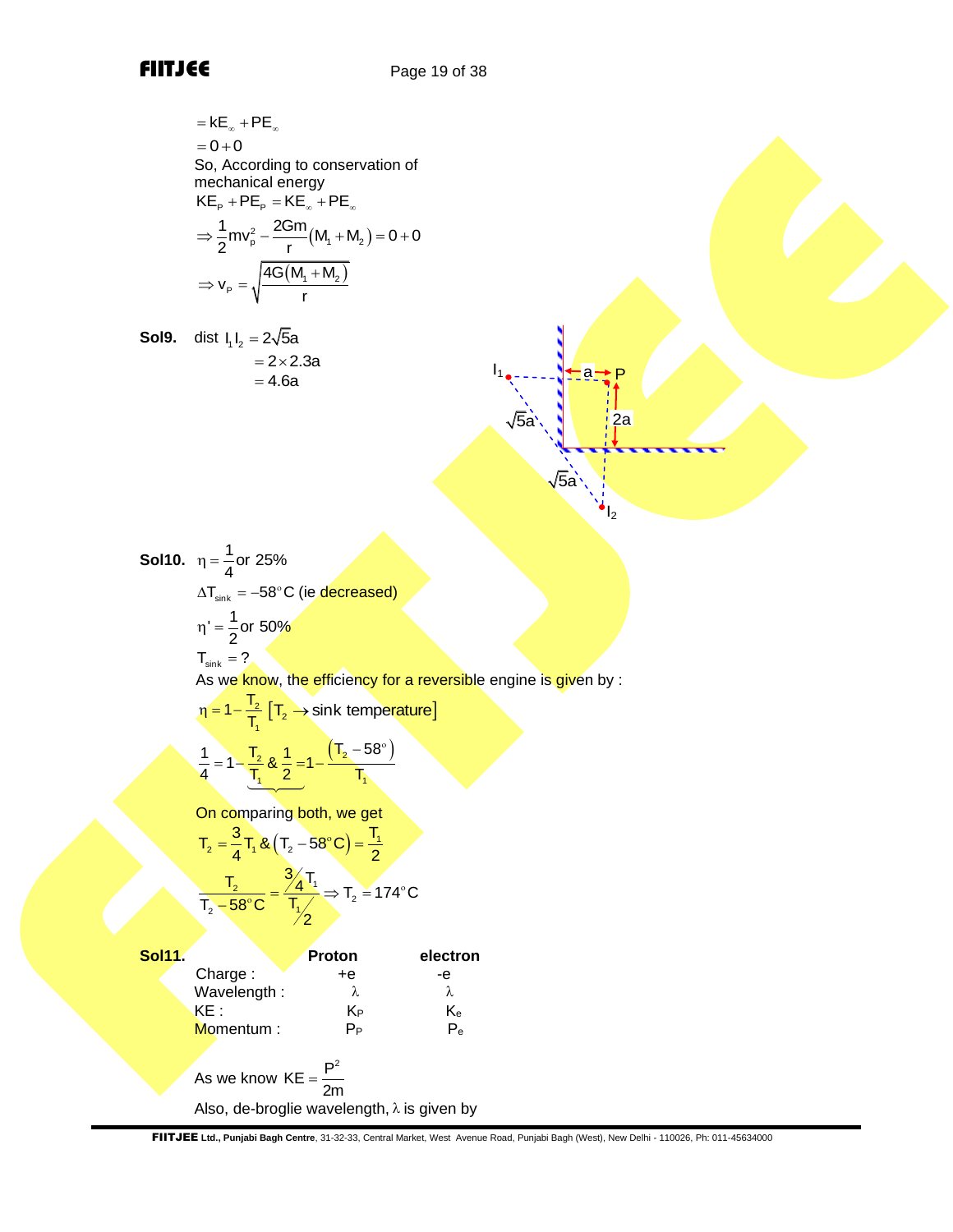$$
x = \frac{h}{p}
$$
 or  $x = \frac{h}{2mK}$   
\n∴  $x = h$  same for both  
\n∴  $K_n < K_n$   
\nAgain  $x = \frac{h}{p}$   
\n∴ P<sub>0</sub> = 9  
\n∴ P<sub>0</sub> = P<sub>n</sub>  
\nSo112. ⇒ 0.021 × R<sub>0</sub> = 0.081 × 5  
\nIn parallel, pot U, 1 mV<sub>2</sub>  
\nor, R<sub>n</sub> = 49 × 5  
\nR<sub>0</sub> = 245Ω  
\nSo113. MV<sub>0</sub> = MV<sub>1</sub> + mV<sub>2</sub>  
\n
$$
= MV_0^2 = \frac{1}{2} MV_1^2 + \frac{1}{2} mV_2^2
$$
\n
$$
MV_0^2 = MV_1^2 + mv_2^2
$$
\n
$$
MV_0^2 = MV_1^2 + mv_2^2
$$
\n
$$
WV_0^2 = (M + \frac{M^2}{m}) V_1^2
$$
\n
$$
V_0^2 = (M + \frac{M^2}{m}) V_1^2
$$
\n
$$
(M + \frac{M^2}{m}) V_1^2
$$
\n
$$
(M + \frac{M^2}{m}) V_1^2
$$
\n
$$
(M + \frac{M^2}{m}) V_1^2
$$
\n
$$
(M + \frac{M^2}{m}) V_1^2
$$
\n
$$
(M + \frac{M^2}{m}) V_1^2
$$
\n
$$
(M + \frac{M^2}{m}) V_1^2
$$
\n
$$
(M + \frac{M^2}{m}) V_1^2
$$
\n
$$
(M + \frac{M^2}{m}) V_1^2
$$
\n
$$
(M + \frac{M^2}{m}) V_1^2
$$
\n
$$
(M + \frac{M^2}{m}) V_1^2
$$
\n
$$
(M + \frac{M^2}{m}) V_1^2
$$
\n
$$
(M + \frac{M^2}{m}) V_1^2
$$
\n
$$
(M + \frac{M^2}{m}) V_1^2 = 2V_1^2 (1 + \cos \alpha)
$$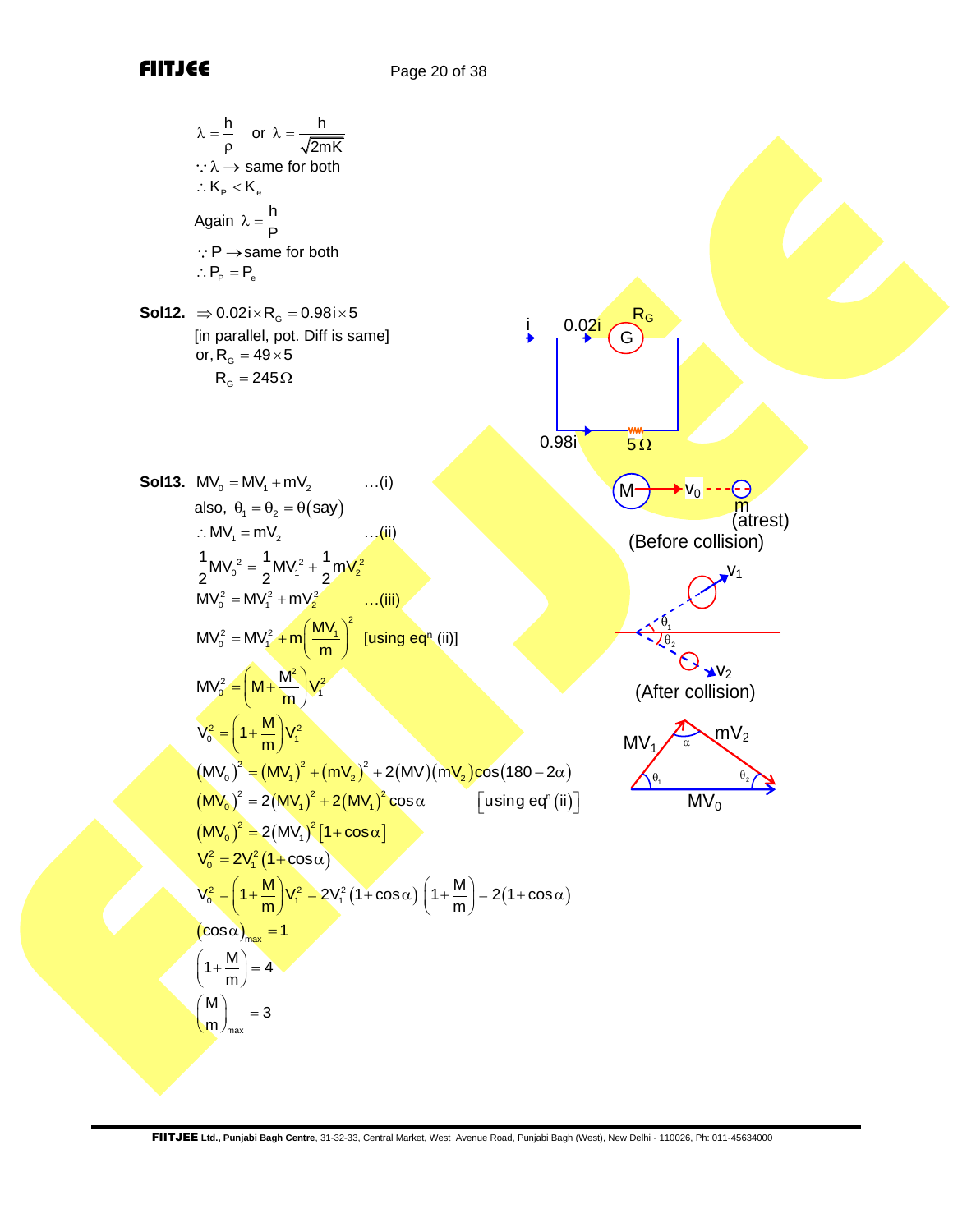## **FIITJEE** Page 21 of 38

| Sol14. Input are :<br>(0,0);(0,1);(1,0);(1,1).                                                                                                                                                                                                                                                              | C                 |
|-------------------------------------------------------------------------------------------------------------------------------------------------------------------------------------------------------------------------------------------------------------------------------------------------------------|-------------------|
| Thus, the output $y$ is : $(1,1,1,0)$ s                                                                                                                                                                                                                                                                     | $\mathsf{P}$<br>B |
| B<br>Р<br>A<br>Q<br>$\mathbf 1$<br>0<br>0<br>0<br>0                                                                                                                                                                                                                                                         | Q                 |
| $\mathbf 1$<br>1<br>0<br>0<br>1<br>1<br>1<br>0<br>1<br>0                                                                                                                                                                                                                                                    |                   |
| 1<br>$\mathbf 0$                                                                                                                                                                                                                                                                                            |                   |
| <b>Sol15.</b> $A \xrightarrow{\lambda_A} B \xrightarrow{\lambda_B} C$<br>Amount of B,                                                                                                                                                                                                                       | $N_{\rm B}$       |
| $N_{\scriptscriptstyle\mathsf{B}}=\frac{\lambda_{\scriptscriptstyle\mathsf{A}}\ N_{\scriptscriptstyle\mathsf{A}_0}}{\lambda_{\scriptscriptstyle\mathsf{B}}-\lambda_{\scriptscriptstyle\mathsf{A}}}\left[e^{-\lambda_{\scriptscriptstyle\mathsf{A}} t}-e^{-\lambda_{\scriptscriptstyle\mathsf{B}} t}\right]$ |                   |
| or $N_B = K(e^{-\lambda_A t} - e^{-\lambda_B t})$                                                                                                                                                                                                                                                           |                   |
| Where $K = \frac{\lambda_A}{\lambda_B - \lambda_A} N_{A_0}$                                                                                                                                                                                                                                                 |                   |
| <b>Sol16.</b> $m = \frac{f}{f+u} = \frac{-f}{-f-f} = +\frac{1}{2}$                                                                                                                                                                                                                                          |                   |
| $v = \frac{uf}{11 + f}$ $\Rightarrow v = \frac{-f \times -f}{-f - f} = \frac{f^2}{-2f} = \frac{-f}{2}$                                                                                                                                                                                                      | F                 |
| ∴ dist of image from optical centre = $\frac{f}{2}$                                                                                                                                                                                                                                                         |                   |
| <b>Sol17.</b> $\frac{dP}{dV} = -aP$ , at $V = V_0$ , $P = P_0$                                                                                                                                                                                                                                              |                   |
| $T_{max}$ = ? for $n = 1$                                                                                                                                                                                                                                                                                   |                   |
| $\frac{dP}{dV} = -aP$<br>(Given)                                                                                                                                                                                                                                                                            |                   |
| $\frac{dP}{P} = -adV$                                                                                                                                                                                                                                                                                       |                   |
| On integrating, we get                                                                                                                                                                                                                                                                                      |                   |
| $\int_{P_0}^{P} \frac{dP}{P} = -a \int_{0}^{V} dV$                                                                                                                                                                                                                                                          |                   |
| $\ell n \left( \frac{P}{P_0} \right) = -a(V) \Rightarrow P = P_0 e^{-aV}$                                                                                                                                                                                                                                   |                   |
|                                                                                                                                                                                                                                                                                                             |                   |
| Also, we know, PV = nRT<br>$(P_0e^{-aV})V=nRT$                                                                                                                                                                                                                                                              |                   |
| $\Rightarrow T = \frac{P_0 V e^{-aV}}{nR}$                                                                                                                                                                                                                                                                  |                   |
| $\Rightarrow \frac{dT}{dV} = 0$ [for T <sub>max</sub> ]                                                                                                                                                                                                                                                     |                   |
| $\Rightarrow \frac{P_0}{nR} \left[ \frac{d}{dV} \left\{ V \cdot e^{-av} \right\} \right] = 0$                                                                                                                                                                                                               |                   |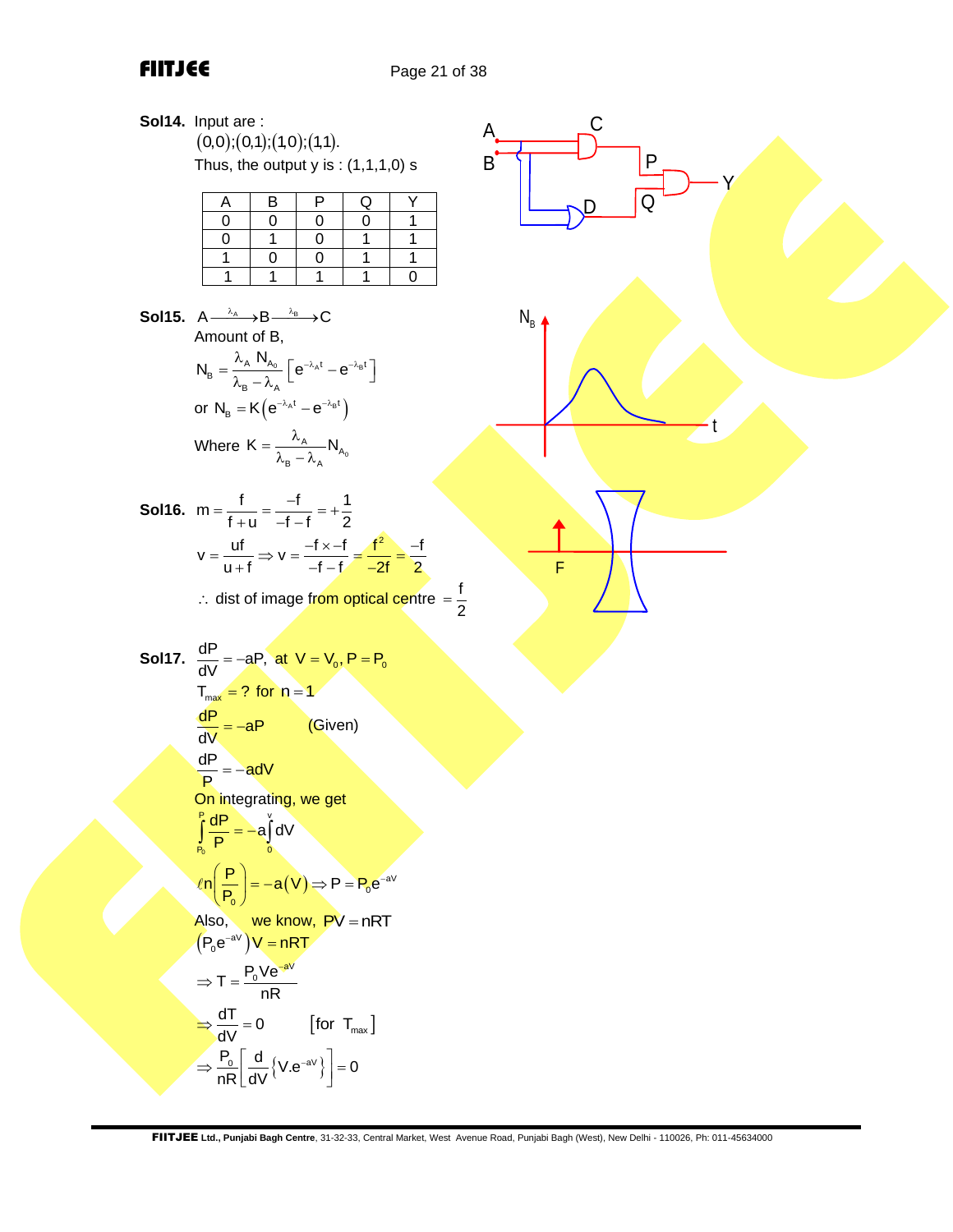$$
\Rightarrow \frac{d}{dV} \{ V e^{-av} \} = 0
$$
  
\n
$$
\Rightarrow Ve^{-av} \times -a + e^{-av}.1 = 0
$$
  
\n
$$
\Rightarrow (-aV + 1)e^{-av} = 0
$$
  
\n
$$
\Rightarrow V = \frac{1}{a} \text{ or } V = 0
$$
  
\n
$$
\therefore T_{max} = \frac{P_0}{nR} \times \frac{1}{a} \times e
$$
  
\n
$$
= \frac{P_0}{nAR} \times e^{-1}
$$
  
\n
$$
T_{max} = \frac{P_0}{aeR} \therefore n = 1
$$

**Sol18.**  $\vec{L} = \vec{r} \times \vec{p} \Rightarrow \vec{L} = mvr(\hat{k})$ 

Direction & magnitude both remain same for particle moving with constant speed.

**Sol19.** (a) Torque  $\rightarrow$  ML<sup>2</sup>T<sup>-2</sup>  $\rightarrow$  (iii) (b) Impulse  $\rightarrow$  MIT<sup>-1</sup> $\rightarrow$  (i) (c) Tension →  $MLT^{-2}$  → (iv) (d) surface  $\frac{Tension}{L} = MT^{-2} (ii)$  $\rightarrow \frac{MLT^{-2}}{1} = MT^{-1}$ 

**Sol20.** From observation, we can say that right of -5μc charge, net electric force (or electric field) can be zero. So,  $\frac{k(5\mu c)q}{r^2} = \frac{k(20\mu c)}{r^2}$ <sup>2</sup>  $(5+x)^2$ k(5<mark>μc)q k(20μc)q</mark>  $x^2$   $(5 + x$  $\frac{\mu c}{2} = \frac{k(20\mu c)}{2}$ +

$$
\Rightarrow \frac{1}{x^2} = \frac{4}{(5+x)^2}
$$

$$
\Rightarrow \left(\frac{5+x}{x}\right)^2 = 2^2
$$

$$
\Rightarrow \frac{5+x}{x} = 2
$$

$$
\Rightarrow x = 5
$$
cm

**Section-B Sol1.**  $R_{eq} = 6\Omega$  $i = \frac{12v}{6\Omega} \Rightarrow 2A$  $\therefore i = \frac{12V}{6\Omega} \Rightarrow$ (through battery)  $\therefore$   $V_{15\Omega} = 6V$ 

 $\frac{A}{+20\mu c}$  B<br>+20 $\mu c$  5cm  $\longrightarrow$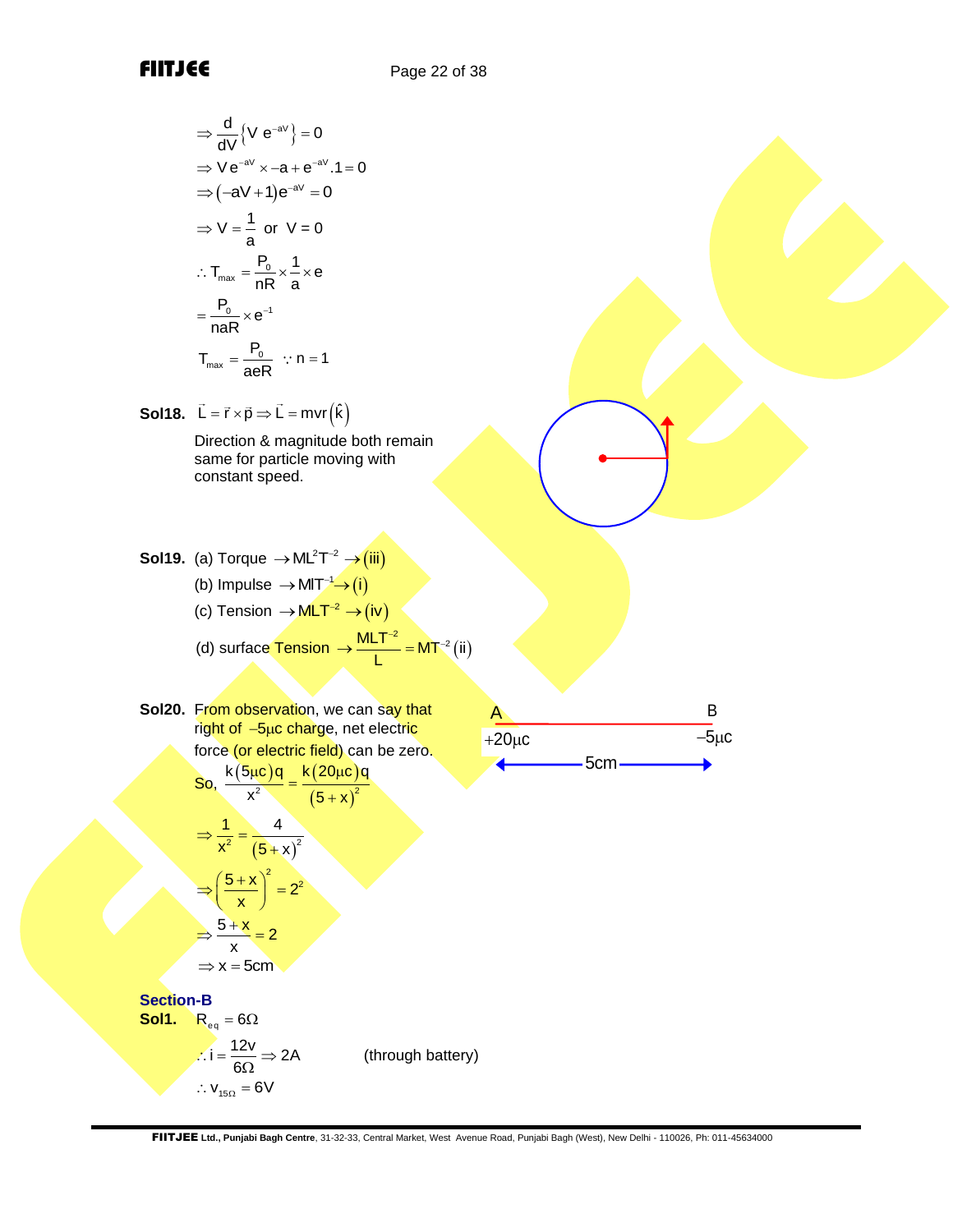FIITJEE Page 23 of 38

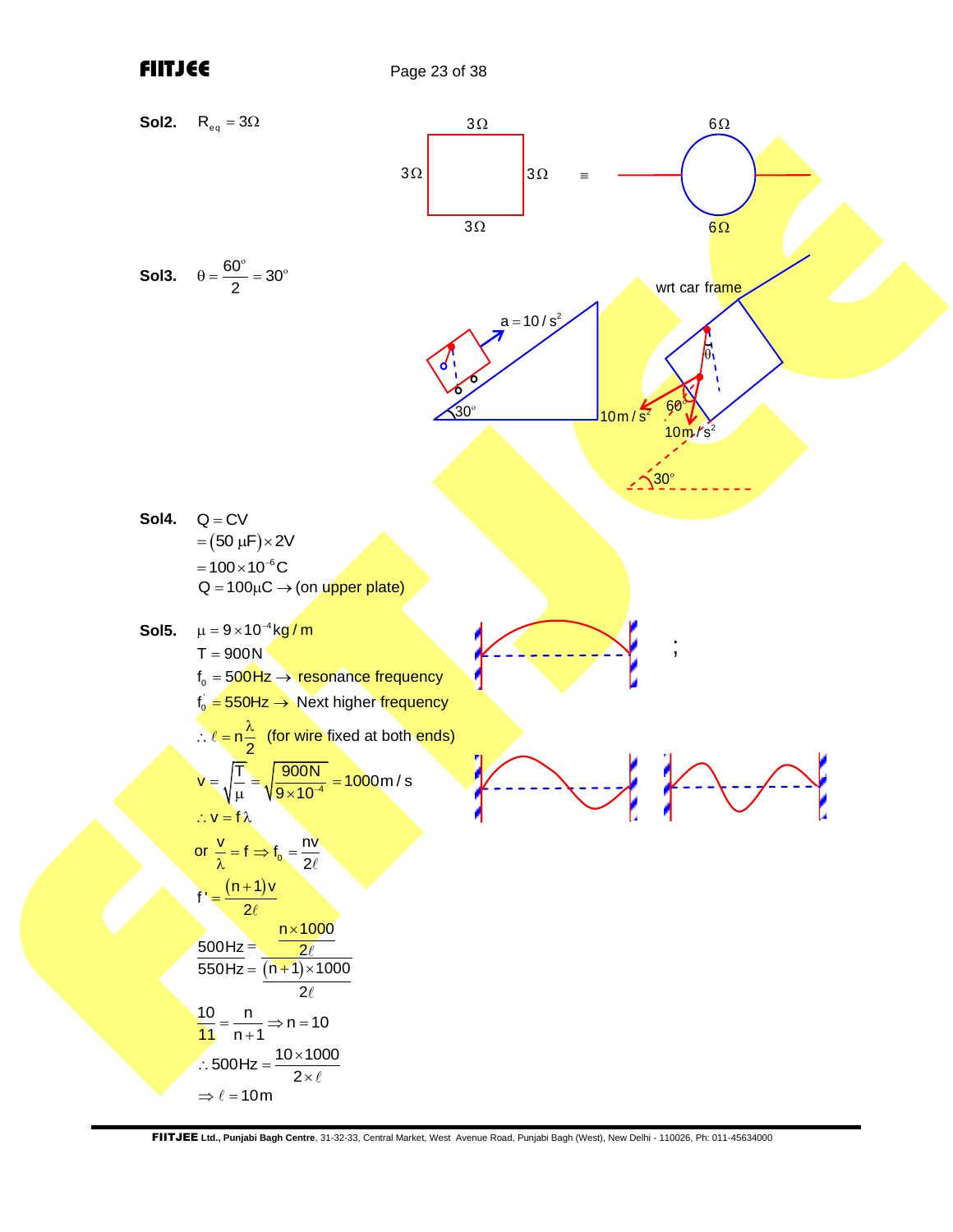**Sol6.** 
$$
P = -B\left(\frac{\Delta v}{v}\right)
$$

\nor  $B = \frac{-P}{\left(\frac{\Delta v}{v}\right)}$ 

\n $B = \frac{-\left(\frac{\Delta v}{v}\right)}{\left(\frac{-0.5\% \text{ of } V_0}{V_0}\right)}$ 

\n $B = \frac{-\rho g h}{\left(\frac{-0.005 V_0}{V_0}\right)} \Rightarrow h = \frac{908 \times 10^8 \times 0.005}{10^3 \times 9.8}$ 

\n $\Rightarrow h = 500 \text{ m}$ 

**Sol7.**  $x = A \sin \omega t$ (Eq. of a particle executing SHM) When  $KE = PE$  $\frac{1}{2}$ mv<sup>2</sup> =  $\frac{1}{2}$ kx<sup>2</sup> =  $\frac{1}{2}$ m  $\omega^2 (A^2 - x^2) = \frac{1}{2} kx^2$  $\omega^2(A^2 - x^2) = \frac{1}{2}kx^2$   $\left[\because k = m\omega^2\right]$  $A^2 - x^2 = x^2$  $x = \pm \frac{A}{b}$ 2  $=\pm \frac{R}{\sqrt{2}}$ 0 at equilibriu<mark>m</mark>  $x_0 = \frac{mg}{k}$ So,  $\frac{A}{\sqrt{2}}$  = A sin ot  $\overline{c}$ <mark>= A sin</mark> @f  $\frac{1}{\sqrt{2}}$  = sin  $\omega t$ 2  $=$  sin  $\omega$  $\frac{\pi}{4} = \omega t$  $\frac{\pi}{\pi} = \omega$  $rac{\pi}{4\omega}$  = t & T =  $rac{2}{\omega}$  $\frac{\pi}{4\omega}$  = t & T =  $\frac{2\pi}{\omega}$  $\therefore t = \frac{T}{8}$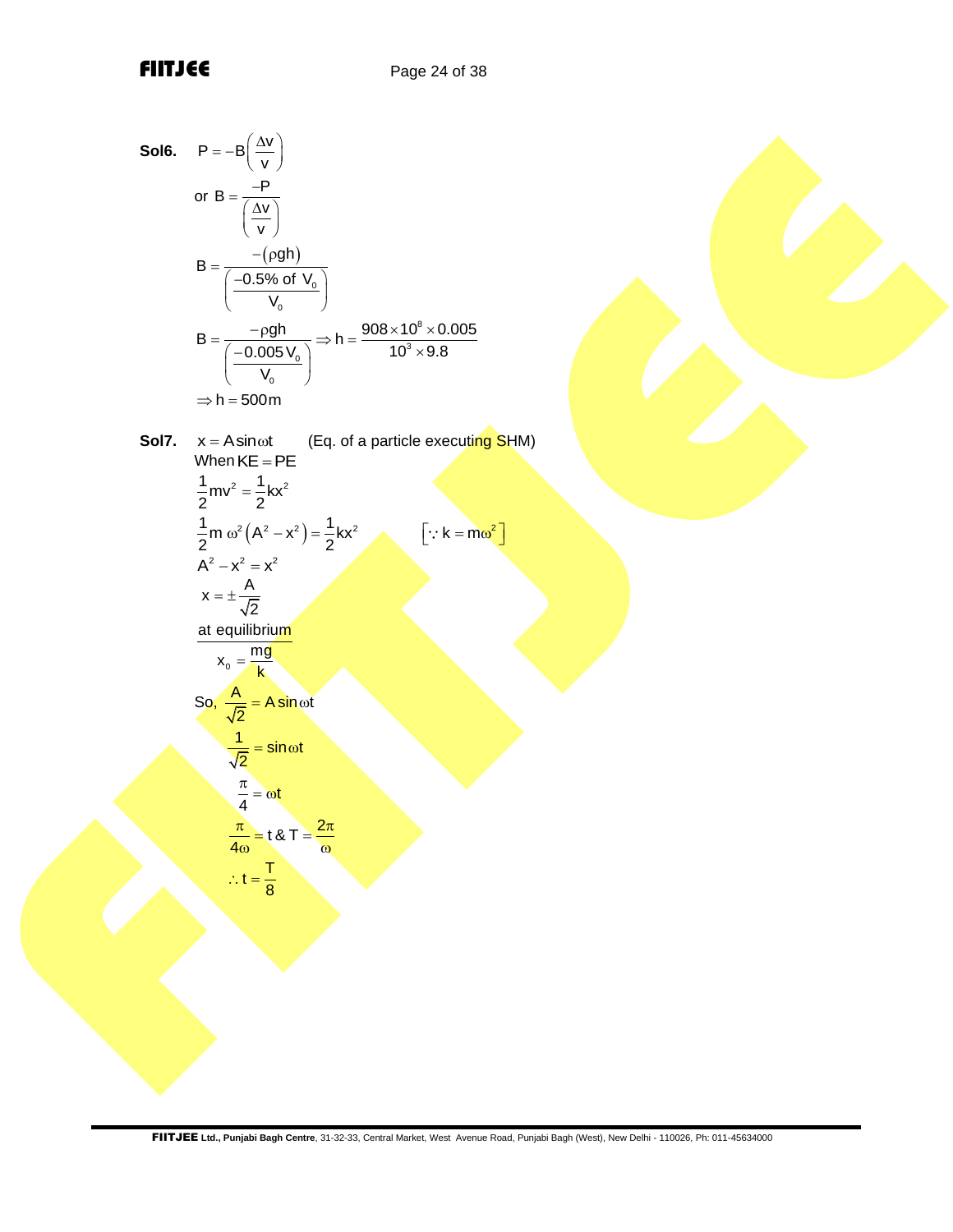m

i  $KE_i = \frac{1}{2}m(40$ 

 $m/2$   $m/2$ 

 $\rightarrow$  40 m / s

 $60 m/s$ 

 $(40)^2$ 

Sol8. 
$$
\frac{P_i = P_i}{m \times 40} = \frac{m}{2}v' + \frac{m}{2} \times 60
$$
  
\n
$$
\Rightarrow v' = 20m/s
$$
  
\n
$$
kE_t = \frac{1}{2} \frac{m}{2} [v^2 + 60^2]
$$
  
\n
$$
= \frac{1}{2} \frac{m}{2} (20^2 + 60^2)
$$
  
\n
$$
= \frac{1}{2} m(2000)
$$
  
\n
$$
\frac{\Delta KE}{KE} = \frac{\frac{1}{2} m(2000) - \frac{1}{2} m(1600)}{\frac{1}{2} m(1600)}
$$
  
\n
$$
= \frac{\frac{1}{2} m(400)}{\frac{1}{2} m(1600)} = \frac{1}{4} = \frac{x}{4}
$$
  
\n
$$
\therefore x = 1
$$
  
\nSol9. 
$$
E = (50N/s) sin\omega(t - x/c)
$$
  
\nEnergy 5.5×10<sup>-12</sup> J, vol  $v = ?$   
\n
$$
u = \frac{1}{2} \epsilon_0 E^2 \Rightarrow energy density
$$
  
\n
$$
\therefore u = \frac{U}{v} \Rightarrow U = uv
$$
  
\n
$$
= \frac{1}{2} \epsilon_0 E^2 x
$$
  
\n
$$
= \frac{5.5 \times 10^{-12} \times 2}{8.55 \times 2500 \times 10^{-12} \times 10^6 \text{ cm}^3}
$$
  
\n
$$
= 0.0497 \times 10^4
$$
  
\n
$$
= \frac{6.5 \times 10^{-12} \times 2}{8.00 \text{ cm}^3}
$$
  
\nSol10. 
$$
\frac{dM}{dN} = \frac{\sqrt{2Rh_T}}{2} + \sqrt{2Rh_R}
$$
  
\n
$$
\frac{d}{dh_T} = 0
$$
  
\nSo,  $h_R = 160 - h_T$   
\n
$$
\frac{d}{dh_T} = 0
$$
  
\n
$$
\frac{d}{dh_T} = \frac{1}{2} \frac{1}{2R[1(60 - h_T)} \times -1
$$
  
\n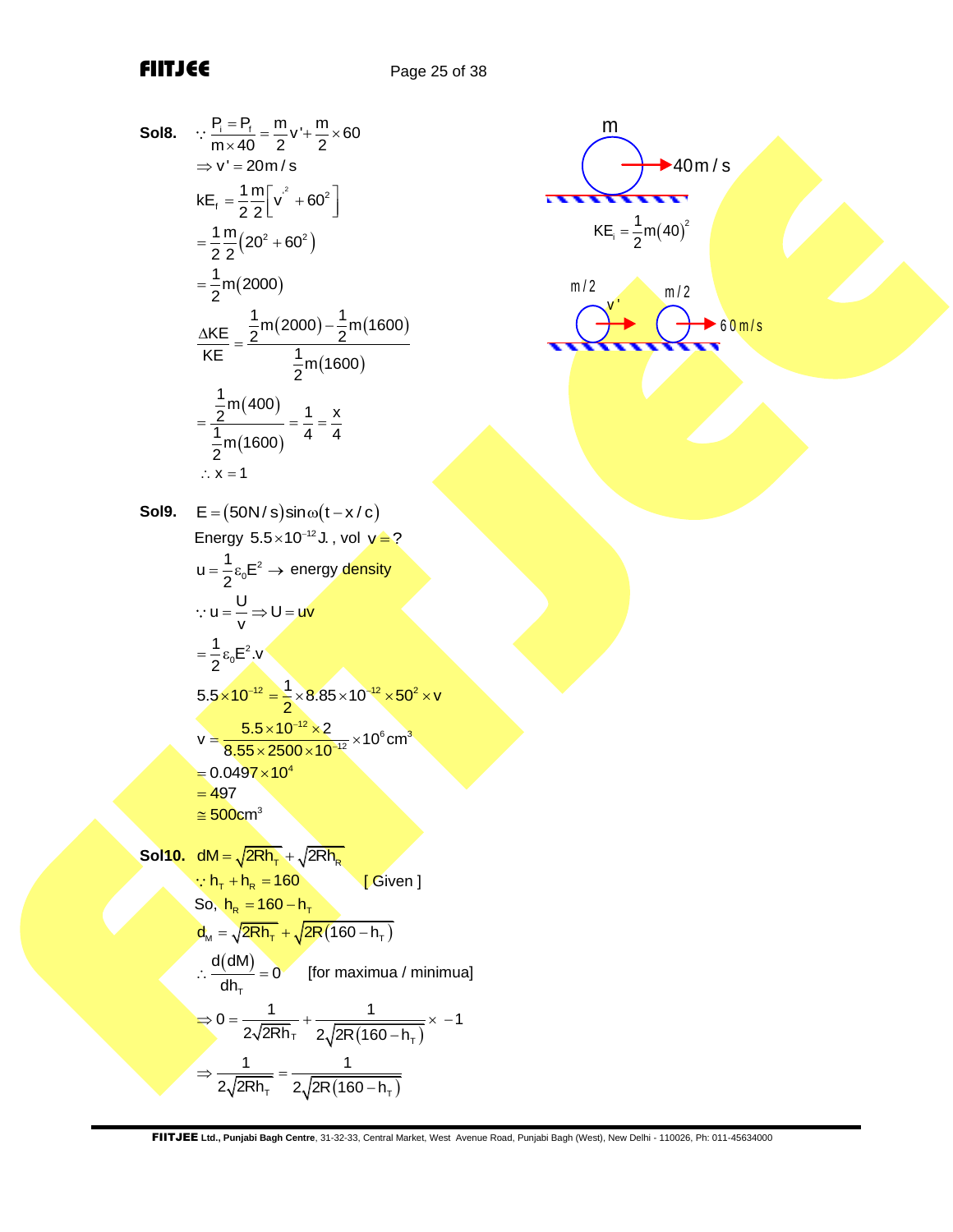

$$
\Rightarrow h_{\tau} = 160 - h_{\tau}
$$
  
\n
$$
\Rightarrow h_{\tau} = 80m
$$
  
\n
$$
\therefore d_{\mu} = \sqrt{2 \times 6400000 \times 80} + \sqrt{2 \times 6400000 \times 80}
$$
  
\n
$$
= 2\sqrt{16 \times 64 \times 10^6}
$$
  
\n
$$
= 2 \times 4 \times 8 \times 10^3
$$
  
\n
$$
d_{\mu} = 64 \text{ km}
$$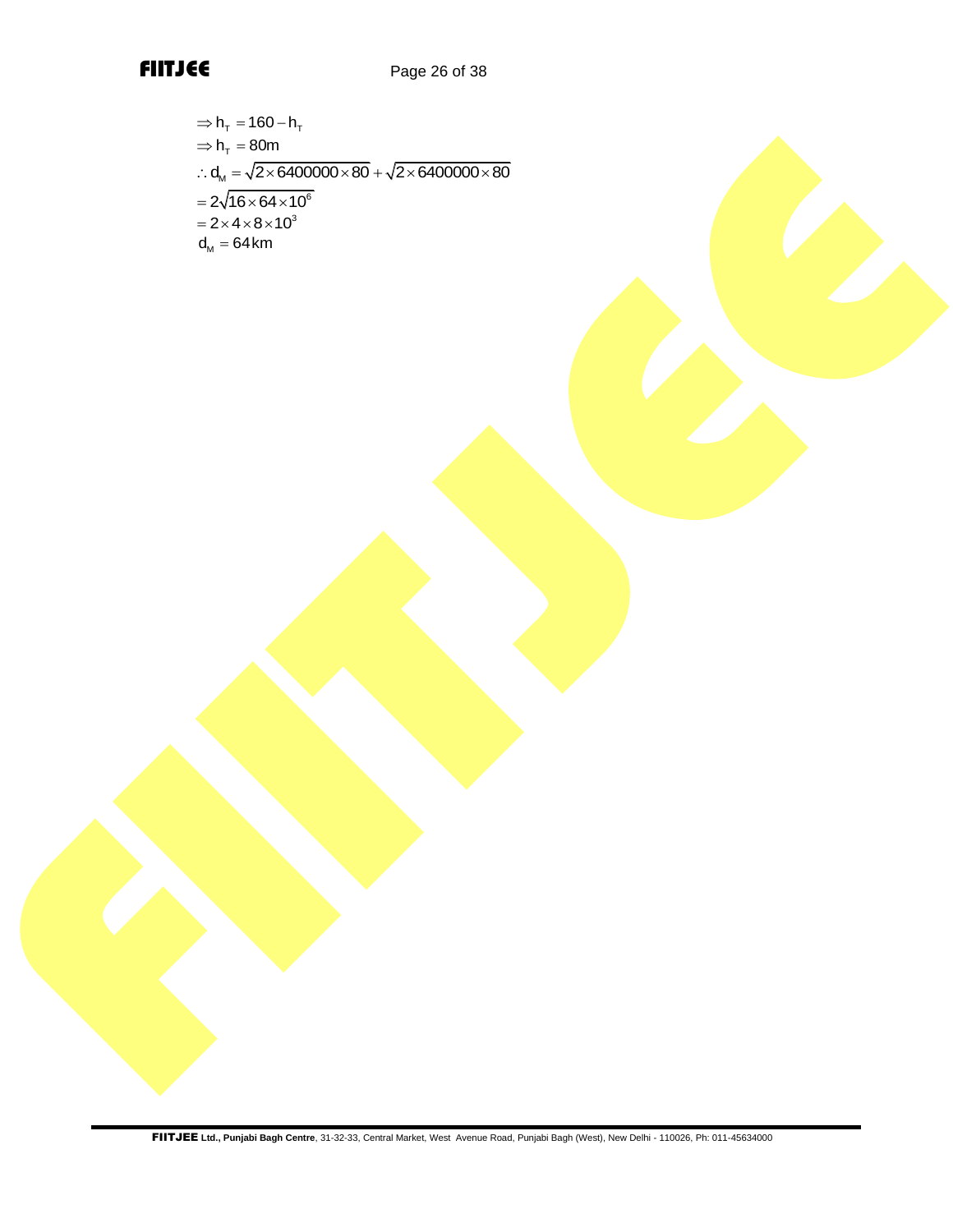## **CHEMISTRY**

## **Section-A**

**Sol1.** Assertion (A) is correct & Reason (R) is incorrect

→ Metallic character decreases from left to right & non metallic character increases from left to right

 $\rightarrow$  I. E. increases & electron gain enthalpy also increases from left to right.



**Sol3.** Synthetic gas is a syn-gas which is also called water gas i.e mixture of (CO + H<sub>2</sub>)

 $C + H_2O \longrightarrow CO + H_2$ (Red hot) (1:1) mixture

**Sol4.** (2E) 2- Bromo hex **-** 2- en – 4 -yne <u> H3C —ੇੇਂ ਵਿੱਚ</u> H C  $H_3C \begin{matrix} 2 \\ 1 \end{matrix}$ Br  $6 \t 5 \t 4 \t 3$ 1 2

- **Sol5.** By increases in temperature absorption decreases,  $T_1 > T_2$  means higher absorption at T<sub>2</sub> temperature.
- **Sol6.** In electrolytic reduction of Al<sub>2</sub>O<sub>3</sub>, cryolite (Na<sub>3</sub>AlF<sub>6</sub>) is used to increase conductivity & decrease melting point. Oxidation state of AI in cryolite ( $Na<sub>3</sub>AIF<sub>6</sub>$ ) is (+3).

**Sol7.** Portland cement contains Dicalcium silicate  $= 26\%$ Tricalcium silicate = 51% Tricalcium aluminate = 11% Hence major percentage is of tricalcium silicate.

**Sol8.** Biuret is O O

H2N C NH C NH2 Denticity is 2 of terminal –NH<sup>2</sup> only, because middle -NH will undergo in cross conjugation.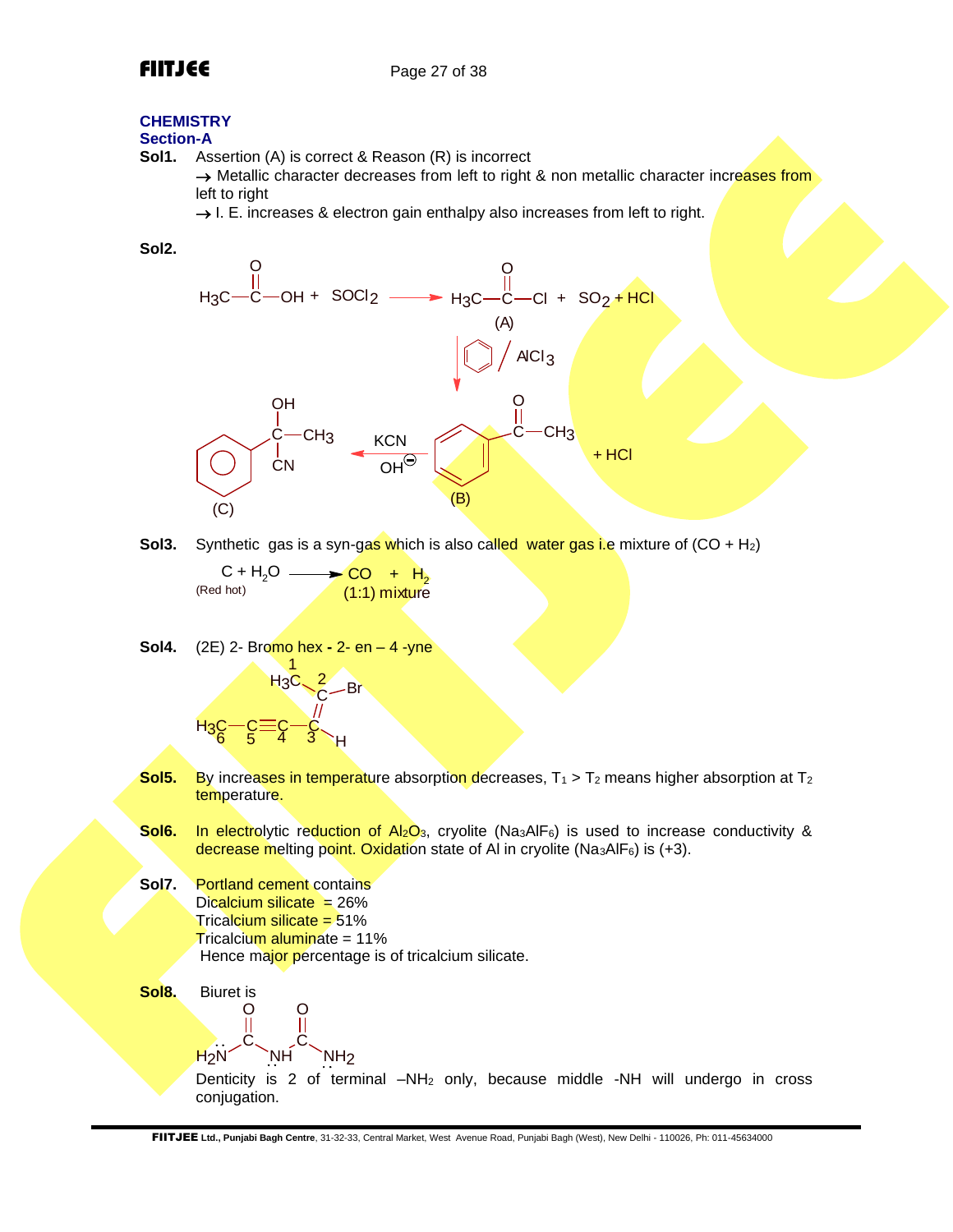- **Sol9.** B.O.D value  $\lt$  5 ppm for clean water and B.O.D value of polluted water  $\ge$  17 ppm.
- **Sol10.** Compound react with S<sub>N</sub><sup>1</sup> mechanism in presence of polar protic solvent, whi<mark>ch follows</mark> carbocation forming path. Hence correct order is.



**Sol11.**



Non- linear and symmetrical Cr-O-Cr bond due to resonance.

**Sol12.** La<sup>+2</sup> ( $z = 57$ ) =  $5d<sup>1</sup>$  $Ce^{+2}$  (z= 58) = 4f<sup>2</sup> Nd<sup>+2</sup> (z= 60) = 4f<sup>4</sup>  $Yb^{+2}$  (z =70) =  $4f^{14}$  $Yb^{+2} =$ 4ŀ

Yb<sup>+2</sup> has no unpaired electrons thus diamagnetic in nature.

**Sol13.** Simple distillation can be applied for the separation of two liquids has boiling point difference greater than 20°C. Boiling point of propanol > boiling point of propanone (due to H- bonding effect)

₩

**Sol14.** Novolac is linear polymer of o-hydroxymethyphenol.

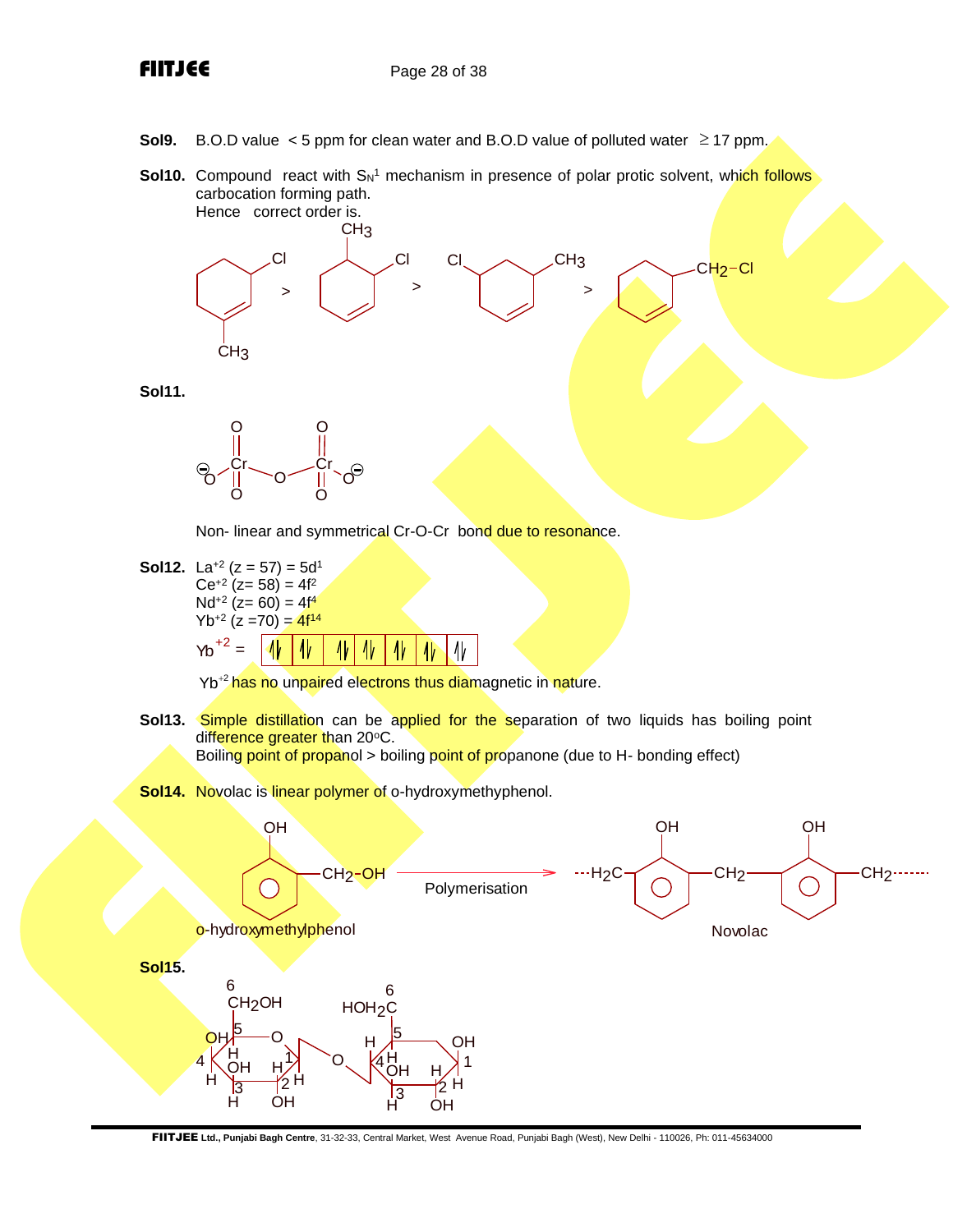Lactose is polymer contain glycosidic linkage between C<sub>1</sub> of  $\beta$ - galactose & C<sub>4</sub> of  $\beta$ glucose.



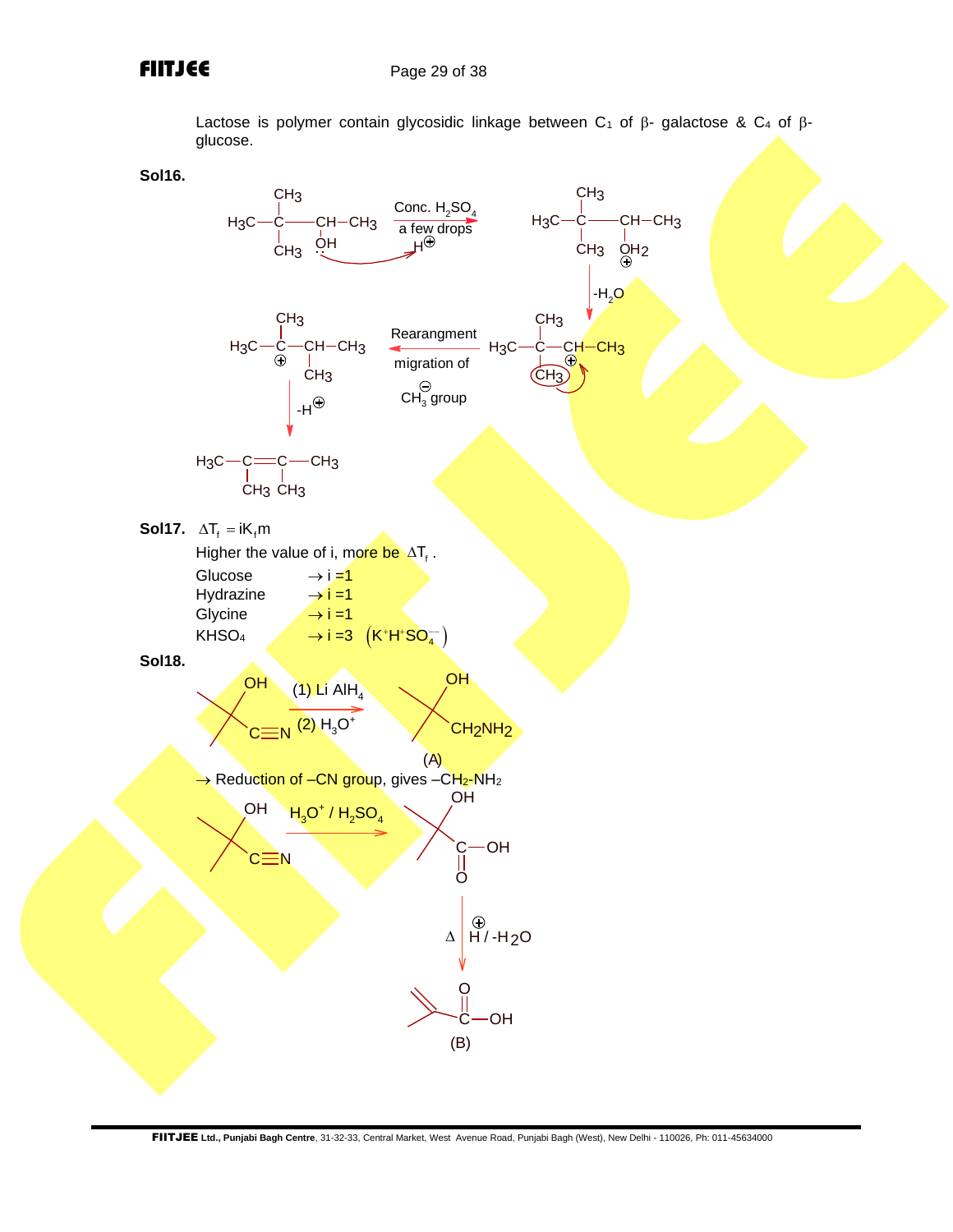

**Sol20.**

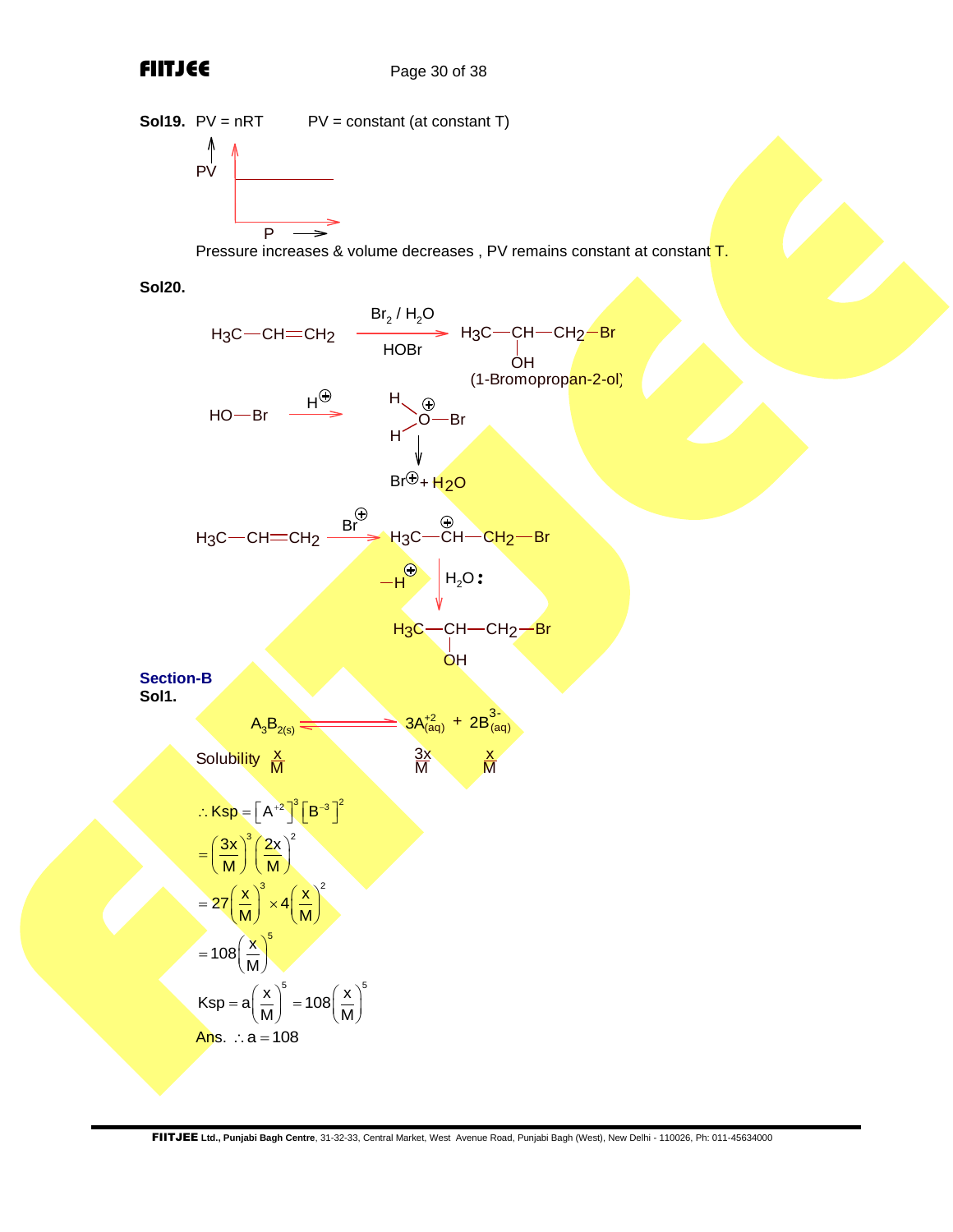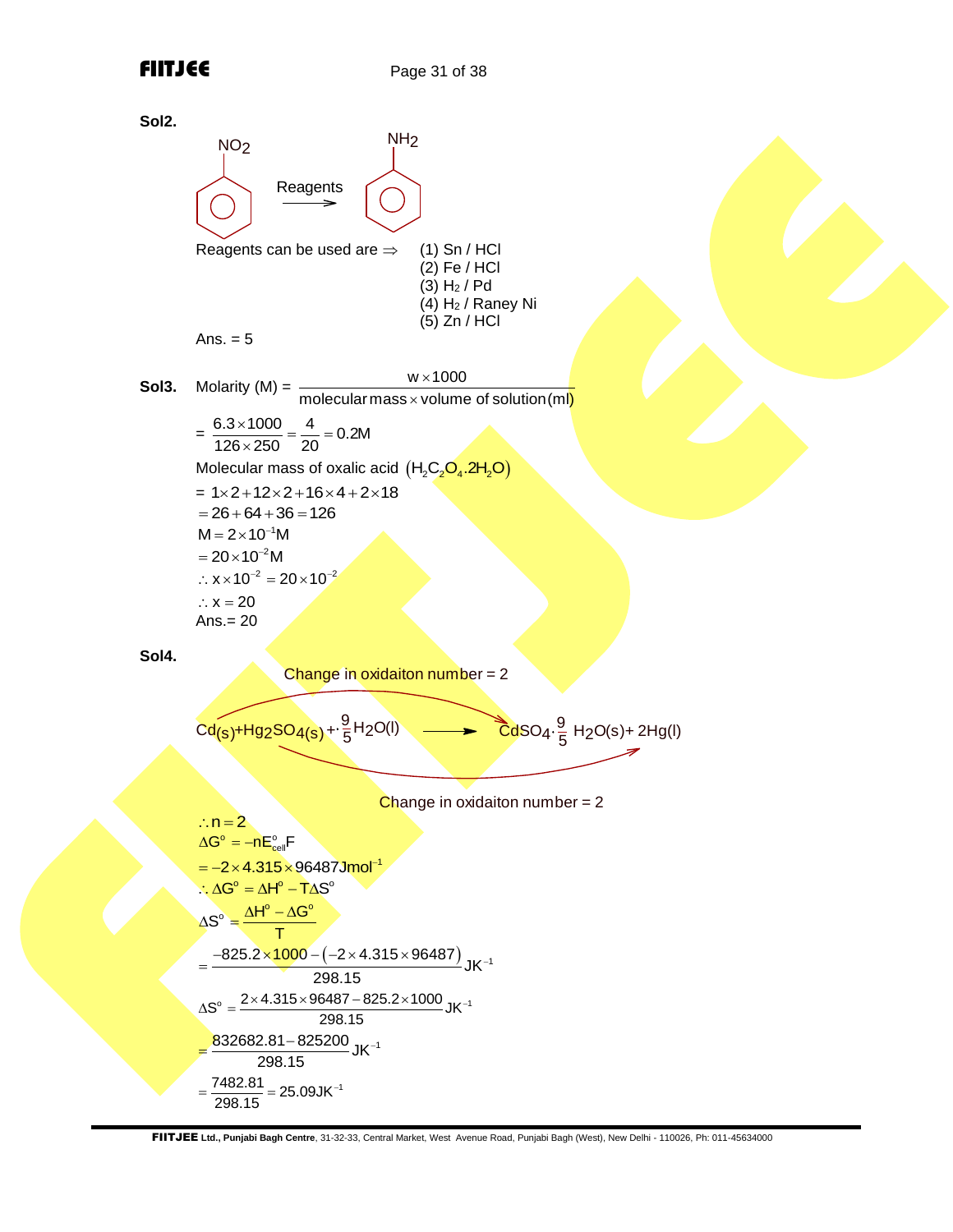$$
\approx 25.1 \text{JK}^{-1}
$$
  
Ans. = 25

Sol5. HgS, PbS, CuS, Sb<sub>2</sub>S<sub>3</sub>, As<sub>2</sub>S<sub>3</sub>, & CdS are given sulphides  $CdS$ , PbS, As<sub>2</sub>S<sub>3</sub> & CuS are soluble in 50% HNO<sub>3</sub> but Sb<sub>2</sub>S<sub>3</sub> & HgS are not soluble. Ans. $= 4$ 

### **Sol6.**

$$
t_{75\%} = \frac{2.303}{K} \log \left( \frac{C_{o}}{C_{o} / 4} \right) = \frac{2 \times 2.303}{K} \log 2
$$
  

$$
t_{50\%} = \frac{2.303}{K} \log \left( \frac{C_{o}}{C_{o} / 2} \right) = \frac{2.303}{K} \log 2
$$
  

$$
\therefore \frac{t_{75\%}}{t_{50\%}} = 2
$$
  
Ans. = 2

- **Sol7.**  $\Delta H = (E_{\text{act}})_f (E_{\text{act}})_b$  $= x - (x + y) = -y$  $= -45KJ/mol$ Ans. =45
- **Sol8.** Cl, Br & I form halic(V) acid i.e HClO<sub>3</sub>, HBrO<sub>3</sub> & HIO<sub>3</sub>.

**Sol9.**



One water molecule is associated with hydrogen bond.  $Ans. = 1$ 

```
Sol10. Ge (Z = 32)
```
- $= 1$ s<sup>2</sup> 2s<sup>2</sup> 2p<sup>6</sup> 3s<sup>2</sup> 3p<sup>6</sup> 4s<sup>2</sup> 3d<sup>10</sup> 4p<sup>2</sup>
- $m_e = 0$  (for 4s, 3s, 2s, 1s) 4 orbital
- $m_{\ell} = 0$  (one p orbital of 2p and 3p)
- $m_{\ell} = 0$  (one d orbital)

 $\overline{T}$ otal orbitals =  $7$ 

$$
Ans. = 7
$$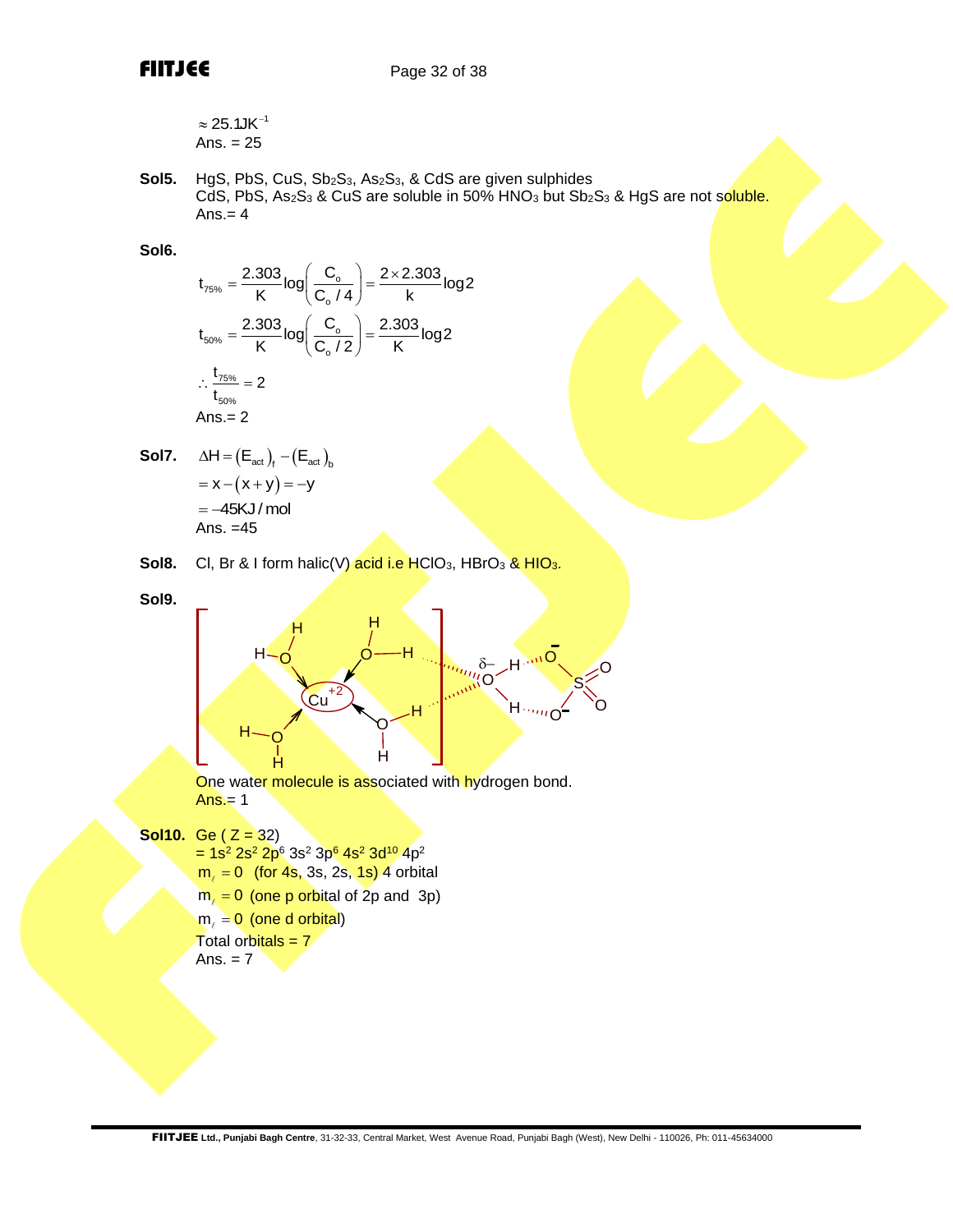### **MATHEMATICS Section-A**

| Sol1.              |                                                                                                                                                                                    |     | $(p \land \neg q) \rightarrow (p \lor q)$ is tautology                                                                                                            |            |                                                                                                                                                                                  |                |  |  |  |  |
|--------------------|------------------------------------------------------------------------------------------------------------------------------------------------------------------------------------|-----|-------------------------------------------------------------------------------------------------------------------------------------------------------------------|------------|----------------------------------------------------------------------------------------------------------------------------------------------------------------------------------|----------------|--|--|--|--|
|                    | p<br>q                                                                                                                                                                             | ~ q | $p \wedge \sim q$                                                                                                                                                 | $p \vee q$ | $(p \land \sim q) \rightarrow (p \lor q)$                                                                                                                                        |                |  |  |  |  |
|                    | $\overline{\mathsf{T}}$<br>T                                                                                                                                                       | F   | F                                                                                                                                                                 | Τ          |                                                                                                                                                                                  |                |  |  |  |  |
|                    | F<br>T                                                                                                                                                                             | T   |                                                                                                                                                                   | Τ          | T                                                                                                                                                                                |                |  |  |  |  |
|                    | F<br>T.                                                                                                                                                                            | F   | F                                                                                                                                                                 | Τ          | T                                                                                                                                                                                |                |  |  |  |  |
|                    | $\mathsf F$<br>F                                                                                                                                                                   |     | F                                                                                                                                                                 | F          | т                                                                                                                                                                                |                |  |  |  |  |
|                    | $* = \wedge$ , $\square = \vee$                                                                                                                                                    |     |                                                                                                                                                                   |            |                                                                                                                                                                                  |                |  |  |  |  |
|                    |                                                                                                                                                                                    |     |                                                                                                                                                                   |            |                                                                                                                                                                                  |                |  |  |  |  |
| Sol2.              |                                                                                                                                                                                    |     |                                                                                                                                                                   |            | Equation of plane is $3x - 2y + 4z - 7 + \lambda (x + 5y - 2z + 9) = 0$ (i)                                                                                                      |                |  |  |  |  |
|                    |                                                                                                                                                                                    |     | It passes through (1, 4, - 3) and we get $\lambda = \frac{2}{3}$                                                                                                  |            |                                                                                                                                                                                  |                |  |  |  |  |
|                    |                                                                                                                                                                                    |     |                                                                                                                                                                   |            |                                                                                                                                                                                  |                |  |  |  |  |
|                    |                                                                                                                                                                                    |     |                                                                                                                                                                   |            | ∴ from (i) we get $11x + 4y + 8z - 3 = 0$ ⇒ - $11x - 4y - 8z + 3 = 0$                                                                                                            |                |  |  |  |  |
|                    |                                                                                                                                                                                    |     | $\therefore \alpha + \beta + \lambda = -11 - 4 - 8 = -23$                                                                                                         |            |                                                                                                                                                                                  |                |  |  |  |  |
|                    |                                                                                                                                                                                    |     |                                                                                                                                                                   |            |                                                                                                                                                                                  | Y              |  |  |  |  |
| Sol <sub>3</sub> . | $e^{4x} + 2e^{3x} - e^{x} - 6 = 0$                                                                                                                                                 |     |                                                                                                                                                                   |            |                                                                                                                                                                                  |                |  |  |  |  |
|                    | $e^x = t \in (0, \infty)$                                                                                                                                                          |     |                                                                                                                                                                   |            |                                                                                                                                                                                  |                |  |  |  |  |
|                    | $t^4 + 2t^3 - t - 6 = 0$                                                                                                                                                           |     |                                                                                                                                                                   |            |                                                                                                                                                                                  |                |  |  |  |  |
|                    | Let $f(t) = t^4 + 2t^3 - t - 6$                                                                                                                                                    |     |                                                                                                                                                                   |            |                                                                                                                                                                                  |                |  |  |  |  |
|                    | $f'(t) = 4t^3 + 6t^2 - 1f$                                                                                                                                                         |     |                                                                                                                                                                   |            |                                                                                                                                                                                  | > x<br>$\circ$ |  |  |  |  |
|                    |                                                                                                                                                                                    |     |                                                                                                                                                                   |            |                                                                                                                                                                                  |                |  |  |  |  |
|                    | $\Rightarrow f'(0) = -1, f'(+\infty) = +\infty$                                                                                                                                    |     |                                                                                                                                                                   |            |                                                                                                                                                                                  |                |  |  |  |  |
|                    |                                                                                                                                                                                    |     | $f''(t) = 12t^2 + 12t = 12t(t+1) > 0$                                                                                                                             |            |                                                                                                                                                                                  | $(0,-6)$       |  |  |  |  |
|                    | For $t > 0$                                                                                                                                                                        |     |                                                                                                                                                                   |            |                                                                                                                                                                                  |                |  |  |  |  |
|                    |                                                                                                                                                                                    |     | $\Rightarrow f'(t) = 0$ has only one root.                                                                                                                        |            |                                                                                                                                                                                  |                |  |  |  |  |
|                    |                                                                                                                                                                                    |     | One solution of $f(t) = 0$ is possible                                                                                                                            |            |                                                                                                                                                                                  |                |  |  |  |  |
|                    |                                                                                                                                                                                    |     |                                                                                                                                                                   |            |                                                                                                                                                                                  |                |  |  |  |  |
|                    |                                                                                                                                                                                    |     |                                                                                                                                                                   |            |                                                                                                                                                                                  |                |  |  |  |  |
| Sol4.              |                                                                                                                                                                                    |     | $f(x) =  x^2 - 2x - 3 e^{ 9x^2 - 12x + 4 }$                                                                                                                       |            |                                                                                                                                                                                  |                |  |  |  |  |
|                    |                                                                                                                                                                                    |     |                                                                                                                                                                   |            |                                                                                                                                                                                  |                |  |  |  |  |
|                    |                                                                                                                                                                                    |     | ⇒ $f(x) = \begin{cases} (x^2 - 2x - 3)e^{(3x-2)^2}, & x < -1 \\ -(x^2 - 2x - 3)e^{(3x-2)^2}, & -1 \le x < 3 \\ (x^2 - 2x - 3)e^{(3x-2)^2}, & x \ge 3 \end{cases}$ |            |                                                                                                                                                                                  |                |  |  |  |  |
|                    |                                                                                                                                                                                    |     |                                                                                                                                                                   |            |                                                                                                                                                                                  |                |  |  |  |  |
|                    |                                                                                                                                                                                    |     |                                                                                                                                                                   |            |                                                                                                                                                                                  |                |  |  |  |  |
|                    |                                                                                                                                                                                    |     |                                                                                                                                                                   |            |                                                                                                                                                                                  |                |  |  |  |  |
|                    |                                                                                                                                                                                    |     |                                                                                                                                                                   |            |                                                                                                                                                                                  |                |  |  |  |  |
|                    |                                                                                                                                                                                    |     |                                                                                                                                                                   |            | $f'(x) = \begin{cases} 2e^{(3x-2)^2} \left( (x-1) + 3(x^2-2x-3)(3x-2) \right), x < -1, x > 3 \\ -2e^{(3x-2)^2} \left( (x-1) + 3(x^2-2x-3)(3x-2) \right), -1 < x < 3 \end{cases}$ |                |  |  |  |  |
|                    |                                                                                                                                                                                    |     |                                                                                                                                                                   |            |                                                                                                                                                                                  |                |  |  |  |  |
|                    | $f'(-1) \neq f(-1)$ ,                                                                                                                                                              |     |                                                                                                                                                                   |            |                                                                                                                                                                                  |                |  |  |  |  |
|                    | $f'(3^{-}) \neq f(3^{+})$                                                                                                                                                          |     |                                                                                                                                                                   |            |                                                                                                                                                                                  |                |  |  |  |  |
|                    |                                                                                                                                                                                    |     |                                                                                                                                                                   |            |                                                                                                                                                                                  |                |  |  |  |  |
|                    |                                                                                                                                                                                    |     | Number of non differential points is 2 at $x = -1$ , 3.                                                                                                           |            |                                                                                                                                                                                  |                |  |  |  |  |
| Sol <sub>5</sub> . |                                                                                                                                                                                    |     |                                                                                                                                                                   |            | Length of perpendicular from origin to $x\cosec\alpha - y\sec\alpha = k\cot 2\alpha$ and                                                                                         |                |  |  |  |  |
|                    | $x\sin\alpha + y\cos\alpha = k\sin 2\alpha$ are                                                                                                                                    |     |                                                                                                                                                                   |            |                                                                                                                                                                                  |                |  |  |  |  |
|                    |                                                                                                                                                                                    |     |                                                                                                                                                                   |            |                                                                                                                                                                                  |                |  |  |  |  |
|                    | $p = k \cot 2\alpha \sin \alpha \cos \alpha = \frac{k}{2} \cdot \frac{\cos 2\alpha}{\sin 2\alpha} \sin 2\alpha = \frac{k}{2} \cos 2\alpha \Rightarrow \frac{2p}{k} = \cos 2\alpha$ |     |                                                                                                                                                                   |            |                                                                                                                                                                                  |                |  |  |  |  |
|                    |                                                                                                                                                                                    |     |                                                                                                                                                                   |            |                                                                                                                                                                                  |                |  |  |  |  |
|                    |                                                                                                                                                                                    |     |                                                                                                                                                                   |            |                                                                                                                                                                                  |                |  |  |  |  |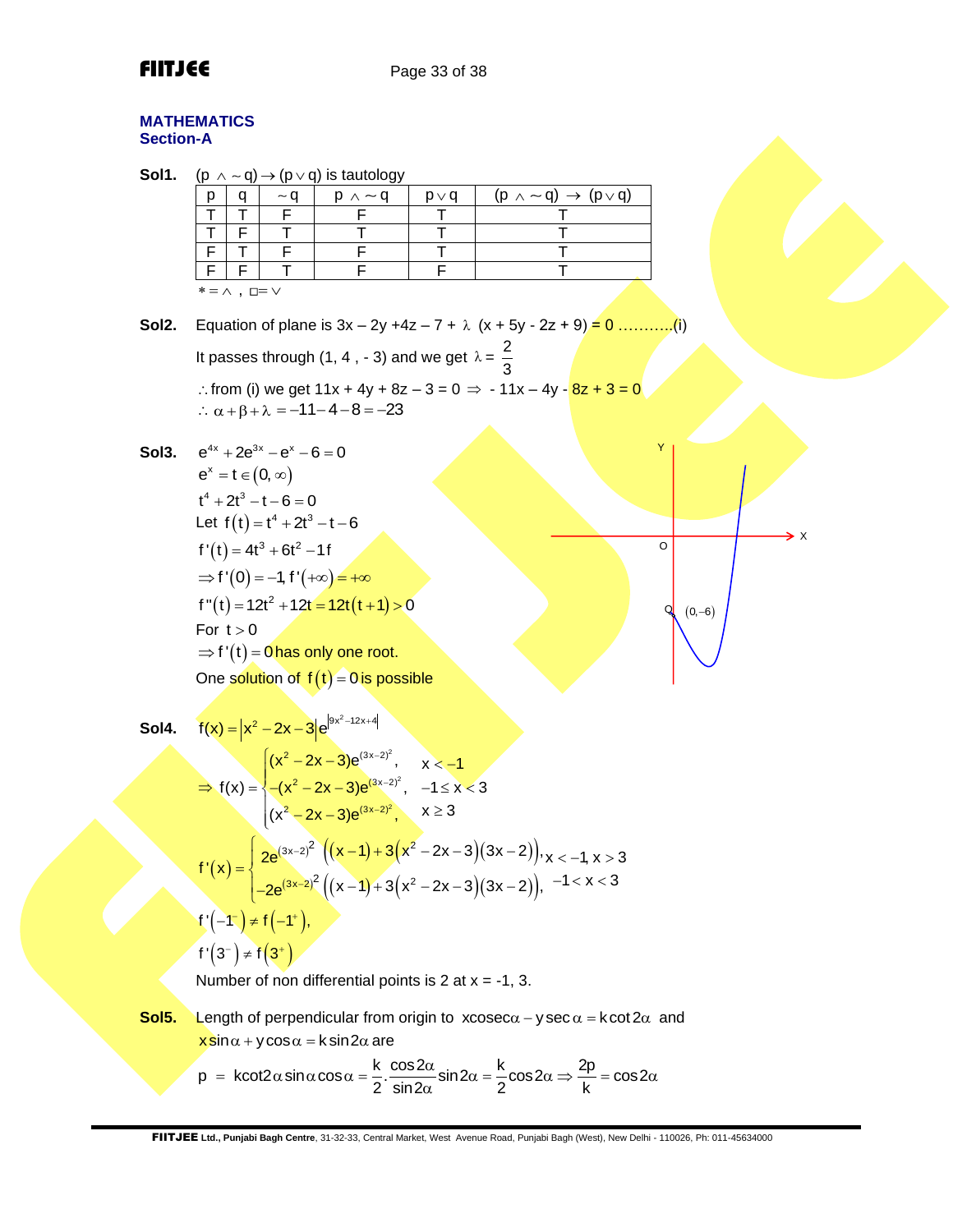and q q= ksin2 sin2 k = on solving these two we get 2 2 2 4p q k + = **Sol6.** 2 4 2 4 4 4 x 0 x 0 sin ( cos x) sin ( cos x) lim lim → → x x − = 2 2 2 <sup>4</sup> x 0 sin ( sin x(1 cos x)) lim <sup>→</sup> x + = 2 2 2 2 4 2 2 2 4 2 2 4 x 0 sin ( sin x(1 cos x)) sin x(1 cos x) lim <sup>→</sup> sin x(1 cos x) x + + = + 4 2 2 <sup>4</sup> x 0 sin x 4 lim 4 <sup>→</sup> x = = **Sol7.** 2r i <sup>9</sup> a e <sup>r</sup> = a ,a ,a ,........ 1 2 3 are in G.P. 2 1 1 1 3 4 5 1 1 1 6 7 8 1 1 1 a a r a r a r a r a r a r a r a r 2 3 9 2 1 2 1 r r a r 1 r r 0 1 r r = = (i) 5 6 7 2 3 2 10 a a a a a r.a r a r a r a r a r 0 2 6 4 8 1 1 1 1 1 1 − = − = − (ii) 8 a a r 0 9 1 = (iii) 8 2 6 a .a r a r .a r 0 1 1 1 1 − = (iv) a 0 <sup>5</sup> **Sol8.** Length of latus rectum = 4(distance between vertex and focus) = 4(S - R) (R,0) y O (S,0) x

Sol9. Let 
$$
\therefore \frac{a}{r}
$$
, a, ar are in G.P.  $\therefore \frac{a}{r}$ , 2a, ar are in A.P.  
\n
$$
2a - \frac{a}{r} = ar - 2a \Rightarrow 2 - \frac{1}{r} = r - 2 \Rightarrow r^2 - 4r + 1 = 0 \Rightarrow r = 2 + \sqrt{3}.
$$
\n
$$
A/q, ar^2 = 3r^2 \Rightarrow a = 3
$$
\n
$$
\therefore d = ar - 2a = 3\sqrt{3}
$$
\n
$$
\therefore r^2 - d = 7 + \sqrt{3}
$$

**Sol10.** Since the line  $\frac{x}{5}$ cos $\theta + \frac{y}{10}$ sin $\theta = 1$  $\frac{1}{5}$ <sup>cos $\frac{1}{12}$ </sup>  $\theta + \frac{y}{48}$  sin $\theta = 1$  is the equation of tangent to the ellipse  $\frac{x^2}{2} + \frac{y^2}{48}$  $\frac{x^2}{5^2} + \frac{y^2}{12^2} = 1$  $\mathsf{at}$  (5cos  $\theta$  ,12sin  $\theta$  ). Hence option (A) is correct option.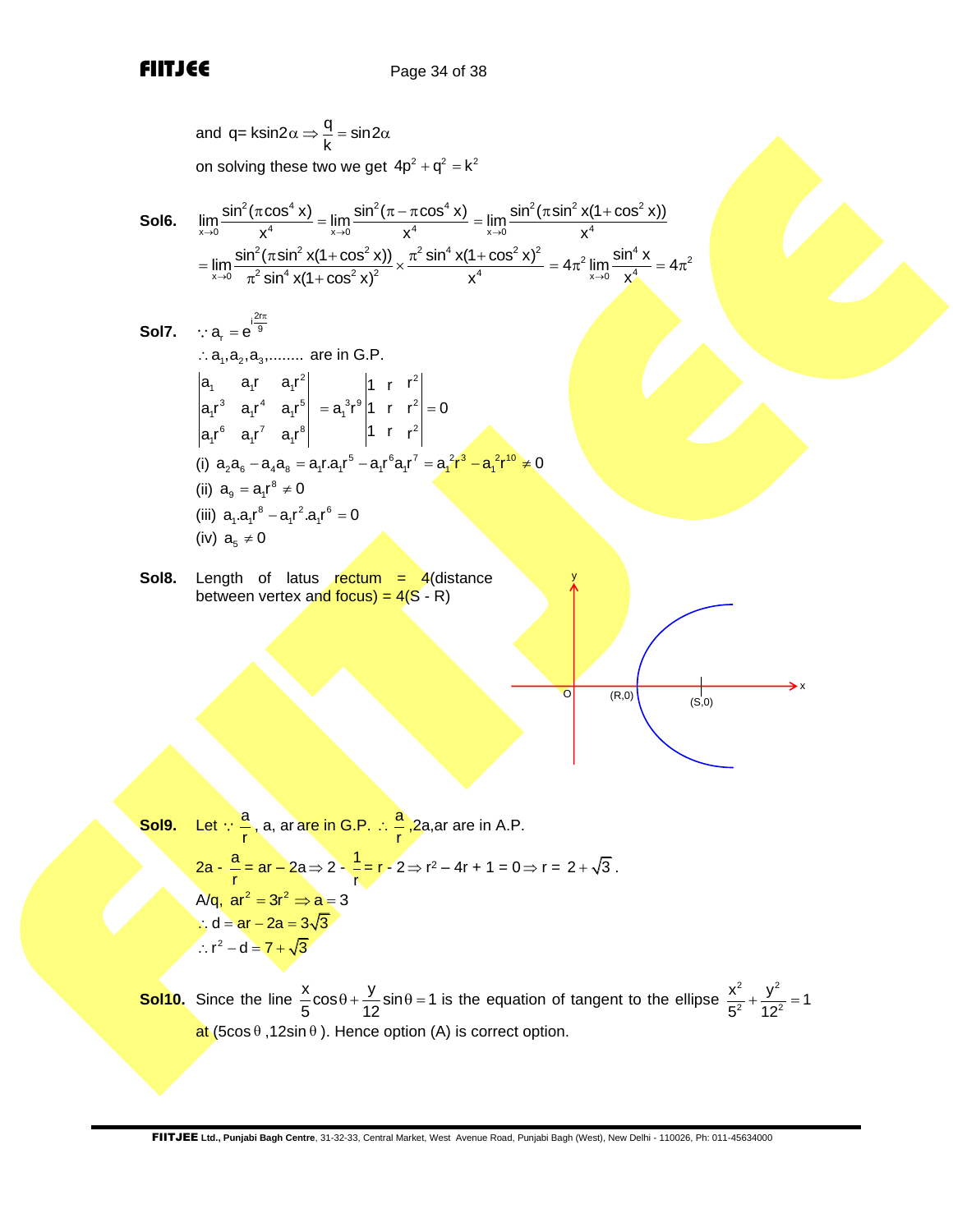**Sol11.** LHS = 
$$
\lim_{x \to 0} f(x) = \lim_{x \to 0} \frac{-1}{h} \ln \left( \frac{1 - \frac{h}{a}}{1 + \frac{h}{b}} \right) = \lim_{h \to 0} \frac{\ln \left( 1 - \frac{h}{a} \right)}{1 + \frac{h}{b}} + \lim_{h \to 0} \frac{\ln \left( 1 + \frac{h}{b} \right)}{1 + \frac{h}{b}} = \frac{1}{a} + \frac{1}{b}
$$
............(i)  
\nRHS =  $\lim_{h \to 0} f(x) = \lim_{h \to 0} \frac{\cos 2x - 1}{x^2 + 1 - 1} \left( \frac{x^2 + 1 + 1}{x^2 + 1 + 1} \right) = \lim_{h \to 0} \frac{-2 \sin^2 x}{x^2} \times 2 = -4$ ............(ii)  
\nand  $\lim_{h \to 0} f(x) = k$ ............(iii)  
\n $f(0^-) = f(0^-) = f(0)$   
\n $\Rightarrow \frac{1}{a} + \frac{1}{b} = -4 = k$   
\nFrom (i), (ii) and (iii) we get  $\therefore \frac{1}{a} + \frac{1}{b} + \frac{4}{k} = k + \frac{4}{k} = -4 - 1 = -5$   
\n**Sol12.**  $\int \frac{dx}{(x + 2)^{2/4}} = \frac{dx}{(x + 2)^{3/4}} = \int \frac{x - 1}{(x + 2)^{3/4}} = \frac{1}{x + 2} = \frac{3}{(x + 2)^2} dx = dt$   
\n $\therefore \frac{1}{3} \int \frac{dt}{t^{3/4}} = \frac{1}{3} \cdot \frac{t^{5/4}}{t} + C = \frac{4}{3} \left( \frac{x - 1}{x + 2} \right)^{3/4} + C$   
\n**Sol13.**  $\therefore \frac{3}{t^2 \times 2^t} + \frac{5}{2^2 \times 3^t} + \frac{7}{3^2 \times 4^t} + \dots$   
\n $\therefore t, = -\frac{2t + 1}{t^2(t + 1)^2} = \frac{1}{t^2} - \frac{1}{(t + 1)^2}$   
\n**Sol14.**

:  $\ln(2^y - 1) = 2^x - 1$  put  $x = 1$  and we get  $y = \log_2(1 + e)$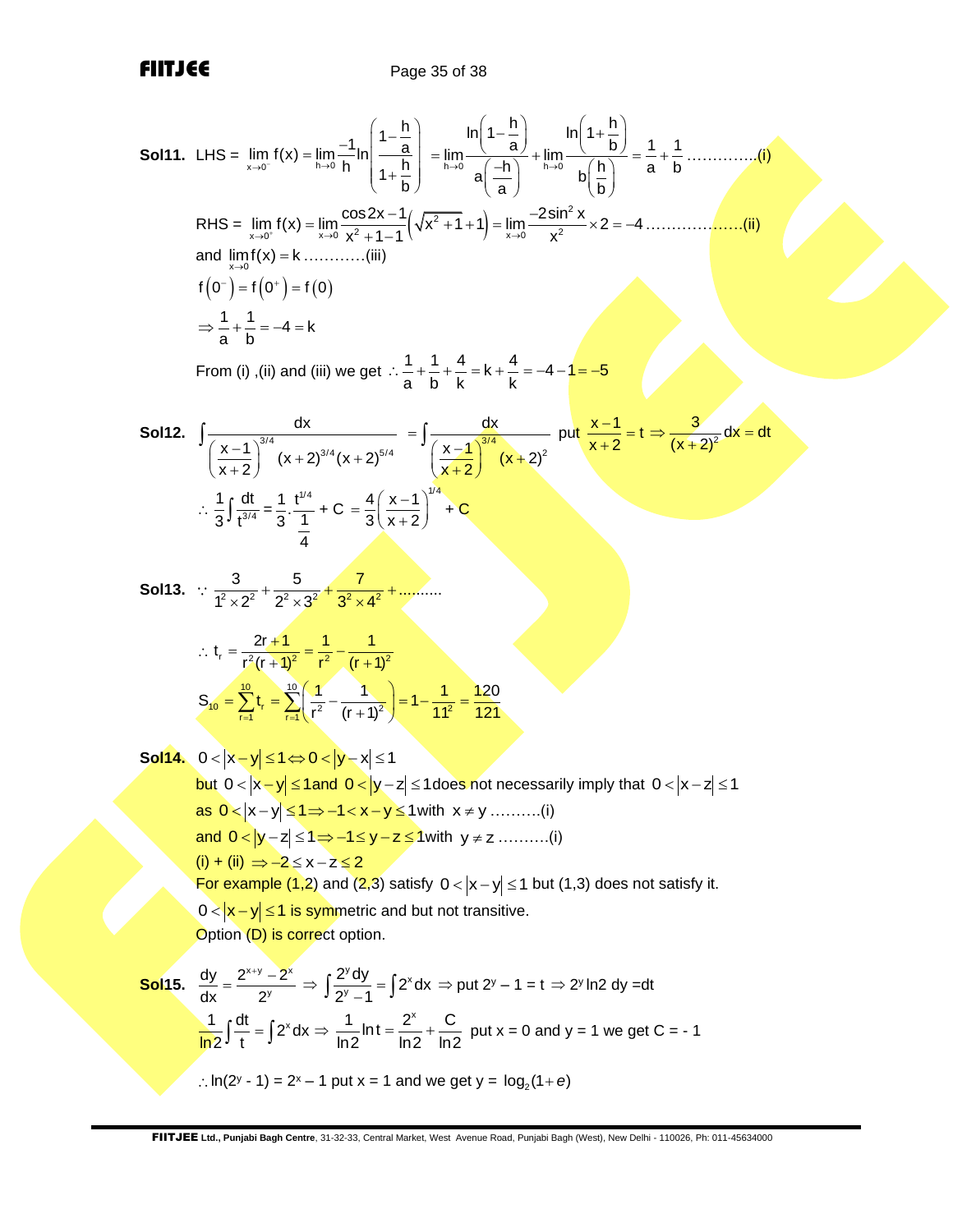**Sol16.** Applying Leibniz theorem ,  $\sqrt{1-(f'(x))^2} = f(x) \Rightarrow \frac{f'(x)}{\sqrt{1-(f(x))^2}} = 1$  $1 - (f(x))$  $\Rightarrow \frac{f'(x)}{f(x)} = 1$ − on integrating both sides , we get  $f(x) = \sin x + C$  put  $x = 0$  and  $f(0) = 0$  we get  $C = 0$ Now x  $\lim_{x\to 0} \frac{0}{x^2}$ f(t)dt lim  $\rightarrow$ 0 X J  $\Big| \Big| \frac{0}{2}$  $\left(\begin{matrix} 0 \\ 0 \end{matrix}\right)$ by L'Hospital rule  $\lim_{x\to 0} \frac{f(x)}{2x} = \lim_{x\to 0} \frac{\sin x}{2x} = \frac{1}{2}$  $=$   $\lim_{n \to \infty} \frac{\sin nx}{2} =$ **Sol17.**  $|2\vec{a}+3\vec{b}|^2 = |3\vec{a}+\vec{b}|^2 \Rightarrow 4|\vec{a}|^2 + 9|\vec{b}|^2 + 12\vec{a}\cdot\vec{b} = 9|\vec{a}|^2 + |\vec{b}|^2 + 6\vec{a}\cdot\vec{b}$ ⇒  $-5|\vec{a}|^2 + 8|\vec{b}|^2 + 6\vec{a}.\vec{b} = 0 \dots (i)$  $\cos 60^\circ = \frac{\vec{a}.\vec{b}}{|\vec{a}||^2|} = \frac{1}{2}$  $\vec{a}$   $\vec{b}$  2  $\overline{P} = \frac{a.b}{a!} = \frac{1}{2}$  :  $\overline{a}.\overline{b} = 4|\overline{b}|$  and  $|\overline{a}| = 8$ from (i) we get  $|{\sf b}| = 5$ **Sol18.**  $\theta = 18^\circ \Rightarrow 2\theta + 3\theta = 90^\circ \Rightarrow \sin 3\theta = 1 - \sin 2\theta \Rightarrow \cos \theta (4 \sin^2 \theta + 2 \sin \theta - 1) = 0$  $\cos\theta \neq 0$  :  $4\sin^2\theta + 2\sin\theta - 1 = 0$   $\Rightarrow \csc^2 18^\circ - 2\cos \sec 18^\circ - 4 = 0$  $\Rightarrow$  x<sup>2</sup> - 2x - 4 = 0 **Sol19.**  $\tan \theta = \frac{3x}{10} = \frac{x}{2}$ 18 6  $\theta = \frac{3\lambda}{4} = \frac{\lambda}{2} \dots$ . (i) and  $\tan 2\theta = \frac{10x}{10} = \frac{5x}{8}$ 18 9  $\theta = \frac{10 \lambda}{10} = \frac{3 \lambda}{2} \dots (ii)$ 7 x

5

3 x

18m

θ  $\theta$ 

Solving (i) and (ii)  $\frac{2.5018}{1.002}$  $2\tan\theta$  5x  $1 - \tan^2 \theta$  9  $\frac{\theta}{\theta}$  =  $\frac{2\tan\theta}{\tan^2\theta} = \frac{5x}{9}$  we get x =  $\sqrt{\frac{72}{5}}$ = Height of pole = 10x =12 $\sqrt{10}$ 

Sol20. 
$$
\Delta = \begin{vmatrix} 2 & 1 & 1 \\ 1 & -1 & 1 \\ 1 & 1 & a \end{vmatrix} = 2(-a-1) + (1-a) + 2 = -3a + 1
$$
  
 $\Delta_3 = \begin{vmatrix} 2 & 1 & 5 \\ 1 & -1 & 3 \\ 1 & 1 & b \end{vmatrix} = 2(-b-1) + (3-b) + 5 \times 2 = -3b + 7$   
For  $a = \frac{1}{3}, b \neq \frac{7}{3}$ , system has no solution

**Section-B Sol1.**  $f(x) = x^2 + ax + 1 \Rightarrow f'(x) = 2x + a$ for increasing  $f'(x) \geq 0$ ∴ 2x + a ≥ 0  $\Rightarrow$  a ≥ -2x  $\Rightarrow$  a ≥ -2×2  $\Rightarrow$  a ≥ -4 ∴ R = -4 And for decreasing  $f'(x) \le 0 \Rightarrow a \le -2x \Rightarrow a \le -2 \times 1$  : S = - 2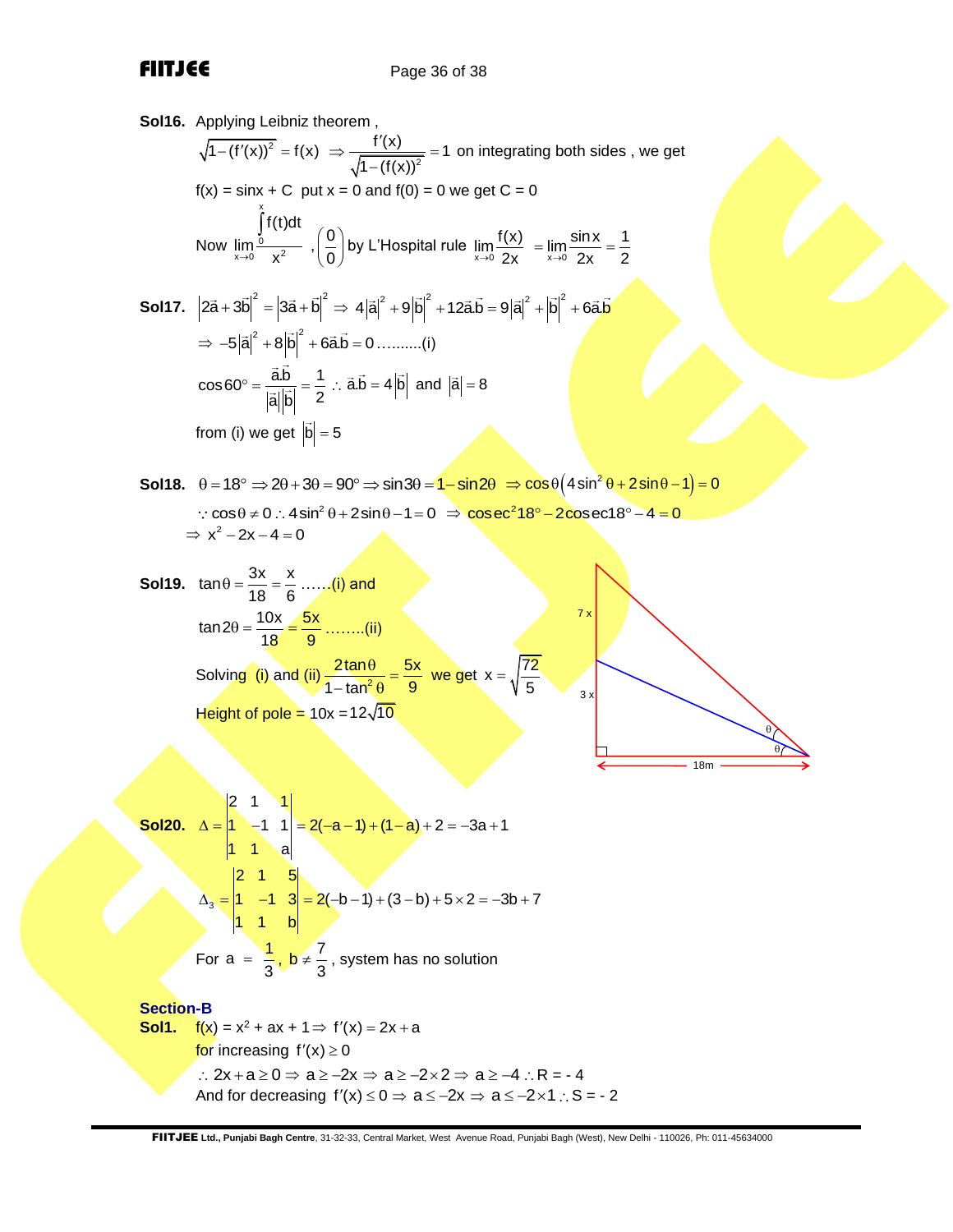R-SI = 2  
\nSoI2. I = 
$$
\int_{-1/2}^{1/2} [2x]dx + \int_{-1/2}^{1/2} [2x]dx
$$
  
\nLet I<sub>1</sub> =  $\int_{-1/2}^{1/2} [2x]dx$  put 2x = t ⇒ dx =  $\frac{dt}{2}$   
\n $\therefore I_1 = \frac{1}{2} \int_{-2}^{2/2} [1t]dx \Rightarrow I_1 = \frac{1}{2} \left[ \int_{-1}^{2} [1t]dx + \int_{1}^{1} [t]dx + \int_{1}^{2} [t]dx \right] = 0$   
\nand let I<sub>2</sub> =  $\int_{-1/2}^{1/2} [x]dx = -\int_{-1/2}^{9} xdx + \int_{2}^{1} xdx = \frac{5}{8}$   
\n $\therefore I = I_1 + I_2 = 0 + \frac{5}{8} = \frac{5}{8} \Rightarrow B = 5$   
\nSoI3. Since centres C<sub>1</sub>(1,1) and C<sub>2</sub>(9,1) lies opposite sides of the line 3x + 4y = α  
\n(3 + 4 − α) (27 + 4−α) < 0 ⇒ α ∈ (7,31)...........(i)  
\nAlso length of perpendicular from centre of the circle is greater than radius of the circle.  
\n $\frac{|3+4-α|}{5} \ge 1 \Rightarrow \alpha \le 2$  or  $\alpha \ge 12$ ...........(ii)  
\nand  $\frac{|27+4-α|}{5} \ge 2 \Rightarrow \alpha \le 21$  or  $\alpha \ge 41$ ...........(iii)  
\nfrom (i), (ii) and (iii) we get α ∈ [12,21]  
\n∴ sum of all integers = 165.  
\nSoI4. VVWELS  
\n $\therefore$  V<sub>Q</sub> = 2  
\nSol5. ∴  $\frac{x-1}{2} = \frac{y-2}{3} = \frac{z+1}{6} = f (say)$   
\nLet P(1 + 2r, 2 + 3r, 4+6r) lies on the plane 2x - y + z = 6 ∴ r = 1 ⇒ P(3,5,6)  
\nDistance between P and Q is PQ =  $\sqrt{16+36+9} = \sqrt{61}$   
\nSoI6.  $(\frac{x}{4} - \frac{12$